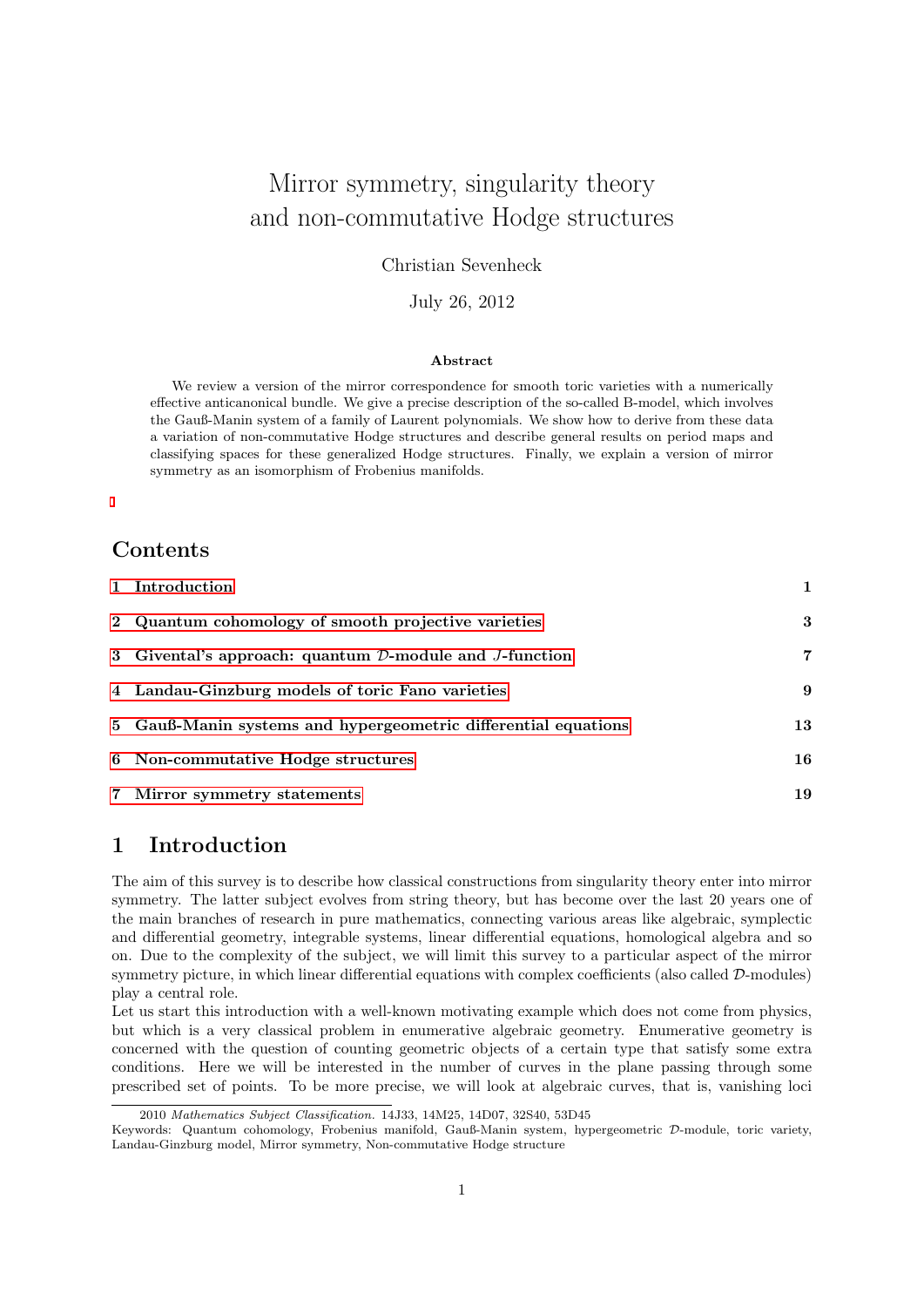of a single polynomial in two variables, second, we will work over the complex numbers, that is, we take polynomials with complex coefficients to be sure that our vanishing loci are really 1-dimensional as topological spaces (we do not want things like  $\{(x,y) \in \mathbb{R}^2 \mid x^2 + y^2 + 1 = 0\} = \emptyset$ ), and last we will actually look at projective curves, that is, we consider the zero locus in the projective plane  $\mathbb{P}^2$ of a homogenous polynomial in three variables. This is the usual approach in algebraic geometry that excludes pathological facts like parallel lines with no intersections. The degree of such a polynomial, henceforth called the degree of the curve, will be a fixed positive integer denoted by d. The problem will consists in determine the number of such curves passing through some fixed points. It is easy to see that we need  $3d - 1$  points in general position to have a chance that the number of curves through these points is finite. For small values of  $d$  these numbers are known via classical methods of algebraic geometry:

- $d = 1$  and  $d = 2$ : The number of lines through two points as well as the number of quadrics through 5 general points is known to be one since antiquity.
- The number of cubics (curves of degree three) through 8 general points is 12 (Steiner, 1848).
- For  $d = 4$ , Zeuthen (1873) computed the number of quartics through 11 points in general position to be 620.

However, for higher d there is no general method to calculate theses number. It came as a surprise when Kontsevich produced a formula that allows one to do this calculation for all d. He used in an essential way ideas from string theory. The precise result is as follows.

**Theorem** (Kontsevich, 1994). Denote by  $N_d$  the number of rational curves of degree d passing through  $3d-1$  points in  $\mathbb{P}^2$  which lie in general position. Then the following recursive formula holds.

$$
N_d = \sum_{d_1+d_2=d; \ d_1,d_2 \ge 1} d_1^2 d_2^2 \binom{3d-4}{3d_1-2} N_{d_1} N_{d_2} - \sum_{d_1+d_2=d; \ d_1,d_2 \ge 1} d_1^3 d_2 \binom{3d-4}{3d_1-1} N_{d_1} N_{d_2}
$$

The meaning of this theorem is that we only need to know the first two numbers  $N_d$  and then we can calculate all others recursively by the computer. Without giving the details of the proof, let us just outline the strategy: First one re-interprets the numbers  $N_d$  as a so-called Gromov-Witten invariant (precise definitions and properties are below in section [2\)](#page-2-0). These give rise to the quantum product on the cohomology space of  $\mathbb{P}^2$ . One of the main properties of the latter is its associativity, and Kontsevich's proof consists in deriving the above recursive formula from that property.

There is a similar problem in enumerative geometry where classical methods fail to produces results beyond the easiest cases. Namely, it concerns the number of curves of fixed degree on special threedimensional complex manifold, called Calabi-Yau. Let us give here for future use the precise definition of these and some related varieties.

<span id="page-1-0"></span>**Definition 1.1.** Let  $X$  be a smooth and projective algebraic variety over the complex numbers. Let  $n$  be the dimension of X. Denote by  $K_X$  its canonical bundle, by definition,  $K_X := \bigwedge^n \Omega^1_X$  is the top exterior power of the cotangent bundle, hence, as the latter is of rank n, a line bundle. Then we call X

- 1. Calabi-Yau iff  $K_X \cong \mathcal{O}_X$ , that is, if it is the trivial line bundle.
- 2. Fano iff  $-K_X$  is ample, that is, if there in an embedding  $i: X \hookrightarrow \mathbb{P}^N$  such that for some  $n \in \mathbb{N}$ we have  $K_X^{\otimes n} = i^* \mathcal{O}_{\mathbb{P}^N}(-1)$ .
- 3. numerically effective (nef) or sometimes also weak Fano if the intersection of  $-K_X$  with any curve is non-negative (recall that to the line bundle  $-K_X$  we can associate a divisor which have a well defined intersection product with curves).

Notice that both Calabi-Yau varieties and Fano varieties are nef.

The most prominent example of a Calabi-Yau threefold is a hypersurface of degree five in  $\mathbb{P}^4$  (that this satisfies the Calabi-Yau condition is an immediate consequence of the adjunction formula). For those, [\[CdlOGP92\]](#page-21-0) gave a formula predicting of the number of curves of fixed degree. This formula is not achieved by direct computation of Gromov-Witten invariants or by using formal properties of the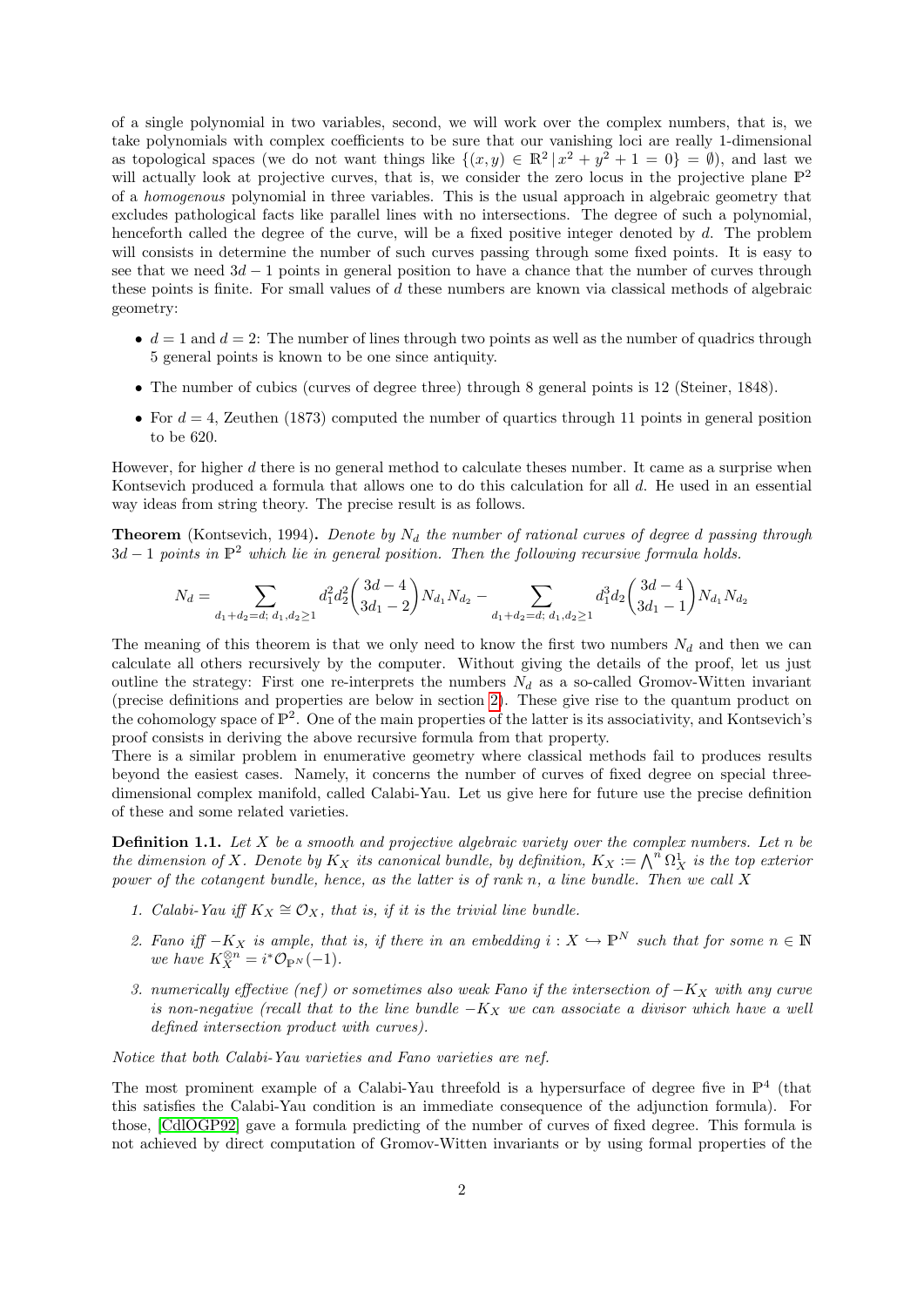quantum product. Rather, a basic principles of mirror symmetry comes into play: one is given a pair of Calabi-Yau manifolds (or a family thereof), and the quantum cohomology of one of these varieties (called A-model) can be obtained from much more classical invariants (like period integrals) of the other (family of) Calabi-Yau manifold(s), called B-model. To be more precise, the so-called quantum  $\mathcal{D}\text{-module}$  (see section [3](#page-6-0) below) of the given Calabi-Yau manifold can be reconstructed as a classical variation of Hodge structures of the mirror family. Let us notice however that in contrast to the case of curves in  $\mathbb{P}^2$ discussed above, the enumerative meaning of the Gromov-Witten invariants of the quintic is less clear: The corresponding numbers should be seen as the "virtual number" of curves of fixed degree on X. However, for some degrees they actually coincide with the true numbers, and even this limited result gives interesting enumerative information that was not available by classical algebraic geometry.

It soon turned out that this picture can be extended to Fano and nef varieties. One striking difference to the Calabi-Yau case is that the mirror is no longer a family of compact varieties, but rather an affine morphism, e.g. a family of Laurent polynomials. These are called Landau-Ginzburg models. One aspect that is central to this survey is to explain which kind of Hodge-like structures survive in this more general correspondence. The objects which generalize usual Hodge structures in the correct way that is needed for these more general mirror correspondences are nowadays called non-commutative Hodge structures. This name stems from a (conjectural) relation to the so-called homological mirror symmetry, which very roughly speaking expresses the above mentioned correspondence between A- and B-model through an equivalence of certain categories. However, we are not going to touch upon any aspects of homological mirror symmetry in this survey. Rather, we emphasize the fact that non-commutative Hodge structures, in contrast to classical ones, are certain systems of linear differential equations. For that reason, one may try to express the mirror correspondence by identifying such differential systems on both sides. This is possible at least in the case where the variety on the A-side is toric, then the rather well understood theory of hypergeometric differential equations comes into play.

The structure of this article is as follows: We recall the very basics of quantum cohomology in section [2,](#page-2-0) where we restrict to the easiest case of genus zero invariants for convex manifolds. This is not quite sufficient for all examples that we are interested in but avoids technical difficulties. Next (section [3\)](#page-6-0) we describe the so-called quantum D-module which defines the differential system on the A-side. We proceed in section [4](#page-8-0) by a detailed description of the mirror of a toric Fano resp. numerically effective variety, and show how to define and calculate its associated  $\frac{Gau\beta\text{-}Main\text{-}system}$ . The latter will ultimately be the mirror partner for the quantum  $\mathcal{D}\text{-module}$ , this correspondence is worked out in section [7.](#page-18-0) The section [6](#page-15-0) gives definition and some important results on non-commutative Hodge structures and describe how they appear in mirror symmetry.

## <span id="page-2-0"></span>2 Quantum cohomology of smooth projective varieties

We recall in this section the definition of the quantum cohomology ring of a smooth projective variety. As there are many excellent sources available (e.g. [\[FP97,](#page-21-1) [Gue08,](#page-21-2) [KV07\]](#page-22-0)), we mainly fix the notation for the later sections. Throughout the first two sections, we will denote by  $X$  a smooth projective variety having only even-dimensional cohomology classes.

Before giving precise definitions, let us point out the main idea of the construction of Gromov-Witten invariants and of the quantum product. Suppose that we are interested in an enumerative problem associated to  $X$  like those mentioned in the introduction, that is, counting the number of curves on  $X$  of a certain degree satisfying some incidence conditions, e.g., passing through some subspaces of  $X$ . These subspaces define homology classes on  $X$ , and as  $X$  is compact, they correspond via Poincaré duality to some cohomology classes. Now the idea is to construct a moduli space of all maps from  $\mathbb{P}^1$  to X of a certain degree (this is the degree of the curves to be considered). Our  $\mathbb{P}^1$  will also be equipped with some points, called markings, which are allowed to vary in the moduli space. The markings define maps from the moduli space to  $X$  (one for each marking) and our enumerative invariants will be obtained by pulling back the aforementioned cohomology classes to the moduli space and then integrating them against the fundamental class of the moduli space. It can be shown that in favorite situations, this construction (with some technical modifications, e.g., in order to obtain compact moduli spaces we need to consider also maps from certain singular curves) can be carried out and the invariants thus defined indeed have the enumerative meaning that we are looking for. Let us notice however that the general construction is very involved, in particular, the ordinary fundamental class of the moduli space may not be the right one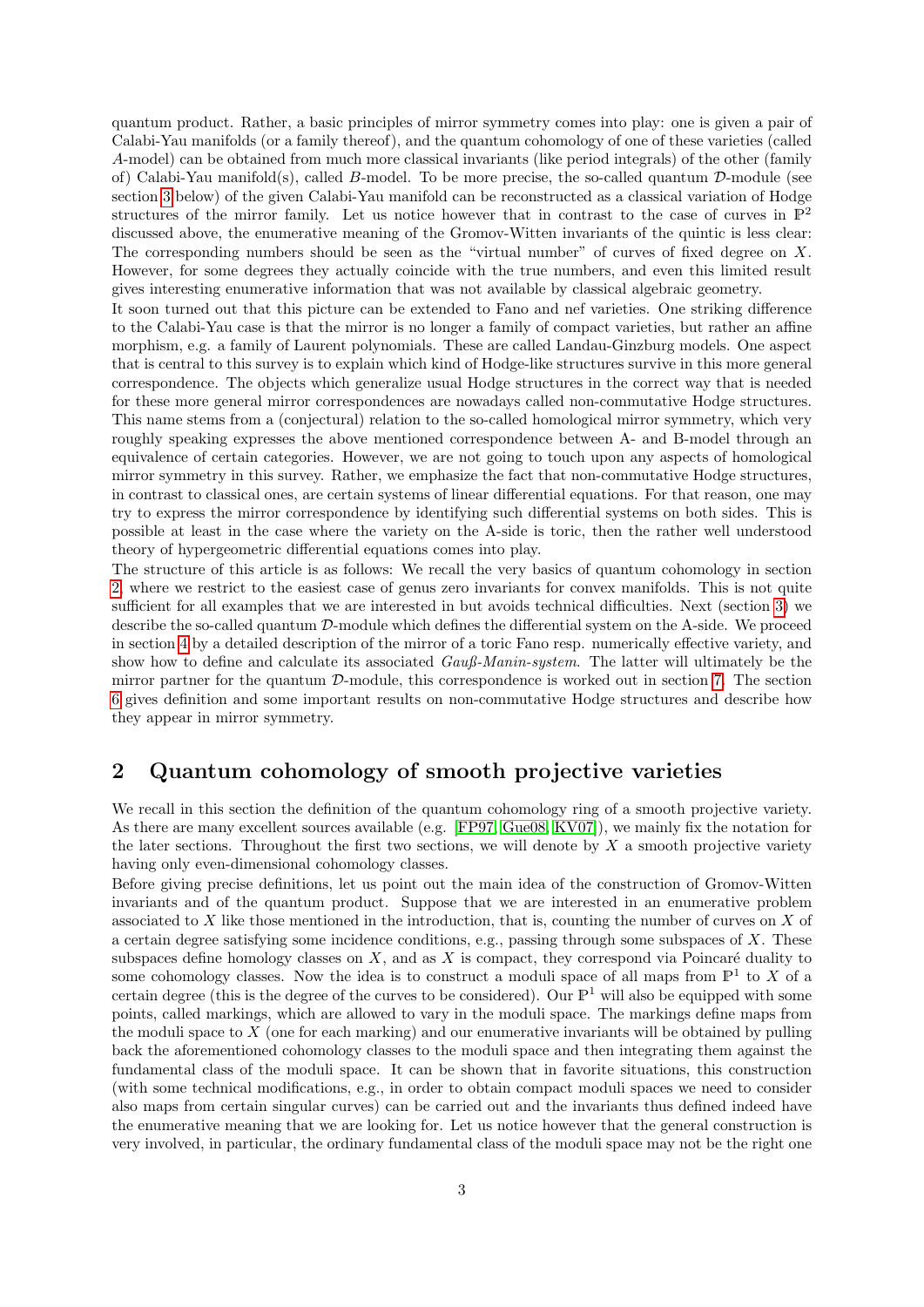(because the moduli space may have the "wrong" dimension, i.e., its dimension is higher than the socalled "expected one"). In order to circumvent this problem, one needs to construct a virtual fundamental class, and this uses rather advanced techniques like stacks, obstruction theories etc. However, as already mentioned above, we will concentrate on the simple case of genus zero Gromov-Witten invariants of convex varieties (see below), where these sophisticated techniques are unnecessary.

We now start with a precise description of the moduli spaces involved. First we need to describe what kind of curves on  $X$  we are looking at.

**Definition 2.1** (stable map). Let C be a reduced projective curve of genus zero with at most nodal singularities, i.e., singular points that are locally given by an equation  $x \cdot y = 0$ . Suppose that  $x_1, \ldots, x_n \in$ C are distinct smooth points. Let  $\beta \in H^2(X,\mathbb{Z})/Tors$ . A stable map  $f: C \to X$  is a projective morphism such that  $f_*([C]) = \beta$  and such that each smooth component of C that is contracted by f to a point in X has at least three marked points.

**Theorem 2.2.** Let X be convex, i.e., for all maps  $f : \mathbb{P}^1 \to X$ , we have that  $H^1(\mathbb{P}^1, f^*(TX)) = 0$ , and  $\beta \in H^2(X,\mathbb{Z})/T$ ors. Then there exists a coarse moduli space  $\overline{\mathcal{M}}_{(0,n)}(X,\beta)$  of stable maps which is a projective variety of dimension  $n + \dim(X) + \int_{\beta} c_1(X) - 3$  with at most orbifold singularities. In particular, it carries a well-defined fundamental cycle  $[\overline{\mathcal{M}}_{(0,n)}(X,\beta)]$  of degree equal to the dimension of  $\overline{\mathcal{M}}_{(0,n)}(X,\beta).$ 

For the definitions and basic results below, we will for simplicity of the exposition always suppose that X is convex. Notice however that not all examples that are going to occur later satisfy this assumption, e.g., the Hirzebruch surfaces  $\mathbb{F}_1$  and  $\mathbb{F}_2$  (see end of section [4\)](#page-8-0) are not convex.

We chose once and for all a basis of the cohomology space  $H^*(X, \mathbb{C})$  consisting of homogenous classes  $T_0, T_1, \ldots, T_r, T_{r+1}, \ldots, T_s$  such that  $T_0 = 1 \in H^0(X, \mathbb{C})$  is the Poicaré dual of the fundamental class and such that  $T_1, \ldots, T_r$  form a basis of  $H^2(X, \mathbb{C})$ .

**Definition 2.3** (GW-invariant). Let  $\alpha_1, \ldots, \alpha_n$  be cohomology classes in  $H^*(X, \mathbb{C})$ , then we define the correlator or Gromov-Witten invariant to be

$$
\langle \alpha_1,\ldots,\alpha_n \rangle_{0,n,\beta} := \int_{\overline{[M_{(0,n)}(X,\beta)]}} ev_1^*(\alpha_1) \cup \ldots \cup ev_n^*(\alpha_n).
$$

Here for  $i \in \{1,\ldots,n\}$  the map  $ev_i : \mathcal{M}_{(0,n)}(X,\beta) \to X$  sends a class of a stable map  $(C,[x_1,\ldots,x_n],f :$  $C \to X$ )  $\in \overline{\mathcal{M}}_{(0,n)}(X,\beta)$  to  $f(x_i) \in X$ .

**Definition 2.4** (Quantum cohomology). Denote by  $\mathbb{L}_{\text{eff}}$  the set of effective homology classes in  $H_2(X, \mathbb{Z})$ /Tors, i.e., classes represented by curves. Denote by  $g: H^*(X, \mathbb{C}) \times H^*(X, \mathbb{C}) \to \mathbb{C}$  the Poincaré pairing, which is symmetric (recall that we suppose  $H^*(X,\mathbb{C}) = H^{2*}(X,\mathbb{C})$ ) and non-degenerate. For any triple of cohomology classes  $\alpha, \gamma, \eta \in H^*(X, \mathbb{C})$ , we define the big quantum product, denoted by  $\alpha \circ_{\eta} \gamma$ , by its values under g on any class  $\delta \in H^*(X,\mathbb{C})$  using the formula

<span id="page-3-0"></span>
$$
g(\alpha \circ_{\eta} \gamma, \delta) := \sum_{n \ge 0, \beta \in \mathbb{L}_{\text{eff}}} \frac{1}{n!} \langle \alpha, \gamma, \underbrace{\eta, \dots, \eta}_{n-\text{times}}, \delta \rangle_{0, n+3, \beta} \in H^*(X, \mathbb{C})
$$
(1)

Remark: There is a technical obstacle in the definition of the quantum product: Formula [\(1\)](#page-3-0) does not make sense as such, as we are considering an infinite sum over **both** n and  $\beta$ . Hence it does not even define a formal sum. This problem is usually solved by splitting the contributions of the different homology classes  $\beta$  in  $\mathbb{L}_{\text{eff}}$  using the so-called Novikov ring. However, the above definition makes sense once we know that there is a domain in the parameter space on which the quantum product is convergent. Throughout this survey, we will use this assumption without further mentioning. More precise results on the convergence of the quantum product can be found, e.g., in [\[Iri07\]](#page-22-1).

Let us summarize very briefly some of the most important properties of the quantum product.

**Proposition 2.5.** Consider the big quantum product  $\circ$  as above.

1.  $\circ$  is symmetric, associative with unit  $1 \in H^0(X, \mathbb{C})$ .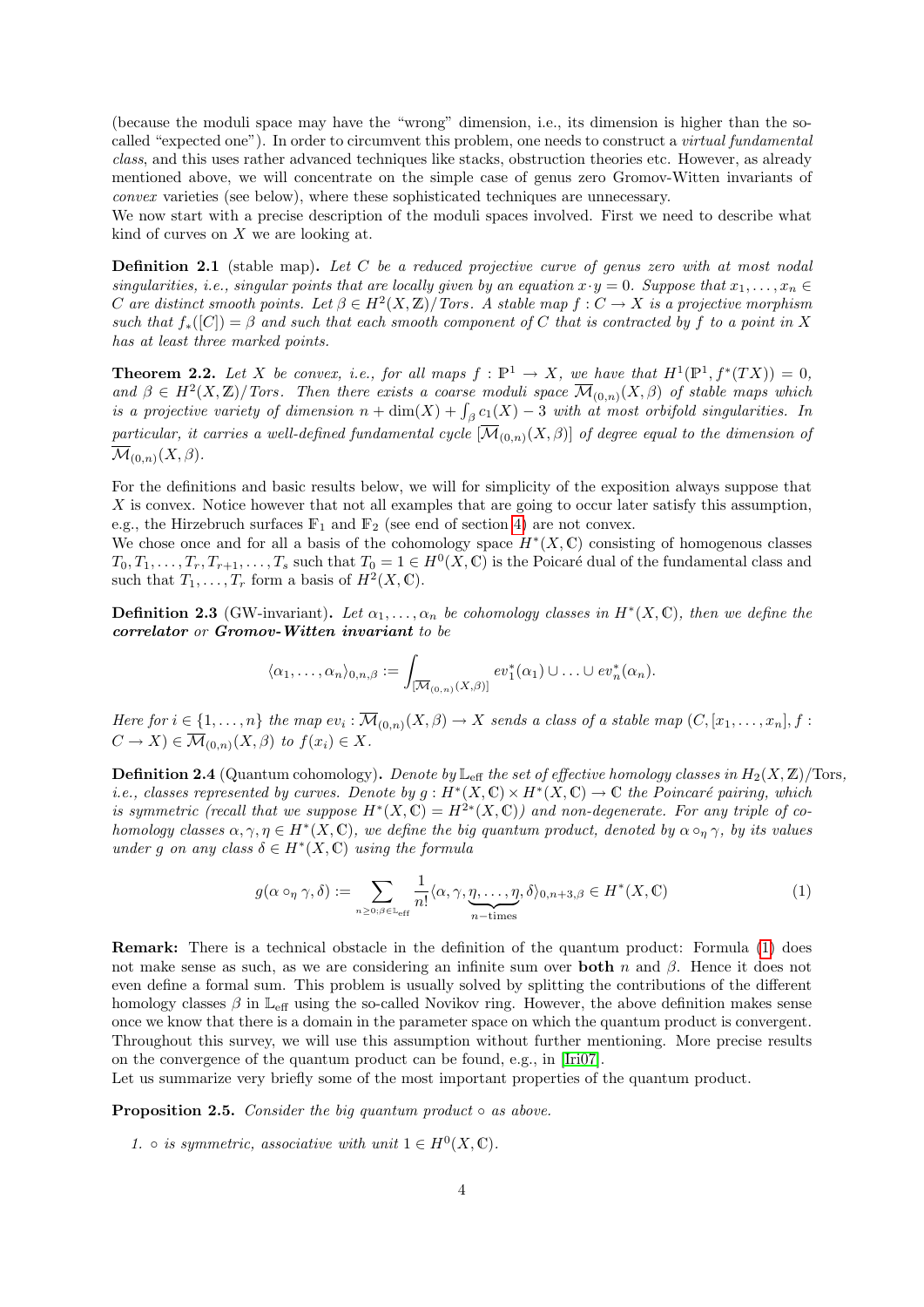2. Gromov-Witten invariants have a special behavior with respect to degree 2 classes. More precisely, suppose that  $\alpha_1 \in H^2(X, \mathbb{C})$ , then we have that

$$
\langle \alpha_1, \ldots, \alpha_k \rangle_{0,n,\beta} = \left( \int_{\beta} \alpha_1 \right) \cdot \langle \alpha_2, \ldots, \alpha_k \rangle_{0,n-1,\beta}
$$

This implies that we can rewrite the definition of the quantum product, that is, formula [\(1\)](#page-3-0) by decomposing a class  $\eta \in H^*(X, \mathbb{C})$  into a sum  $\eta = \eta' + \eta''$  with  $\eta' \in H^2(X, \mathbb{C})$  and  $\eta'' \in H^{\neq 2}(X, \mathbb{C})$ . Then we have

<span id="page-4-0"></span>
$$
g(\alpha \circ_{\eta} \gamma, \delta) := \sum_{n \ge 0; \beta \in \mathbb{L}_{\text{eff}}} \frac{e^{\eta'(\beta)}}{n!} \langle \alpha, \gamma, \underline{\eta''}, \dots, \eta'' \rangle, \delta \rangle_{0, n+3, \beta} \in H^*(X, \mathbb{C}) \tag{2}
$$

3. A convenient way to collect all Gromov-Witten invariants is the so-called (genus zero) potential, this is the formal function on  $H^*(X, \mathbb{C})$  defined by

$$
\mathcal{F}(\underline{t}) := \sum_{n \ge 3, \beta \in H_2(X, \mathbb{Z})} \frac{1}{n!} \langle \underline{t, \dots, t \rangle}_{n-\text{times}} \rangle_{0, n, \beta}
$$

Here  $\underline{t} = (t_0, t_1, \ldots, t_s)$  are the coordinates on  $H^*(X, \mathbb{C})$  corresponding to the choice of a homogenous basis  $T_0, T_1, \ldots, T_s$  from above.

4. The associativity of the quantum product can be very nicely expressed using the Gromov-Witten potential. It is equivalent to the following system of partial differential equations satisfied by  $\mathcal{F}$ , which are called WDVV-equations (after Witten, Dijkgraaf, E.Verlinde and H.Verlinde):

$$
\sum_{e,f=0}^{s} (\partial_i \partial_j \partial_e \mathcal{F}) \cdot g^{ef} \cdot (\partial_f \partial_k \partial_l \mathcal{F}) = \sum_{e,f=0}^{s} (\partial_k \partial_j \partial_e \mathcal{F}) \cdot g^{ef} \cdot (\partial_f \partial_i \partial_l \mathcal{F})
$$

for any  $i, j, k, l \in \{0, ..., s\}$ , where  $(g^{ef})_{e,f \in \{0,...,s\}} := (g(T_e, T_f))^{-1}$ .

For many computations, it is sufficient to calculate only a restricted set of Gromov-Witten invariants, which involve the moduli space of stable maps from curves with only three marked points (the so-called three point invariants or correlators). A basic result due to Kontsevich and Manin (see [\[KM94\]](#page-22-2)) says that often the (big) quantum product can be reconstructed from the small one. The precise definition of the small quantum product is as follows.

**Definition 2.6** (The small quantum product). Let, as before,  $\alpha, \gamma$  and  $\delta$  be arbitrary classes in  $H^*(X, \mathbb{C})$ and take  $\eta$  to be in  $H^2(X,\mathbb{C})$ . Then we define

<span id="page-4-1"></span>
$$
g(\alpha \star_{\eta} \gamma, \delta) := \sum_{\beta \in \mathbb{L}_{\text{eff}}} e^{\eta(\beta)} \langle \alpha, \gamma, \delta \rangle_{0,3,\beta} \tag{3}
$$

Remarks: The divisor axiom and the formula [\(2\)](#page-4-0) that it implies show that we can naturally define the quantum product and the potential on the space  $H^0(X, \mathbb{C}) \oplus (H^2(X, \mathbb{C})/2\pi i H^2(X, \mathbb{Z})) \oplus H^{>2}(X, \mathbb{C})$ (where  $2\pi iH^2(X,\mathbb{Z})$  acts on  $H^2(X,\mathbb{C})$  by translation), which is a product of an affine space with a torus. Namely, the Gromov-Witten invariants resp. the potential depend on the coordinates  $t_1, \ldots, t_r$ on  $H^2(X,\mathbb{C})$  only via the exponentials  $e^{\eta'(\beta)}$ , so that by putting  $q_a := e^{t_a}$   $(a = 1,\ldots,r)$ , we obtain a function (resp. a tensor) in the variables  $t_0, q_1, \ldots, q_r, t_{r+1}, \ldots, t_s$ .

At several places below, we will have to use the fact that the quantum product (written in the above  $q$ -coordinates) carry an inherent grading. More precisely, consider the first Chern class of  $X$ , i.e., the first Chern class of the tangent bundle of  $X$ , this is a cohomology class of degree two and hence can be written as  $c_1(X) = \sum_{a=1}^r \tilde{d}_a T_a$ . Write  $\deg(T_i) = k$  iff  $T_i \in H^{2k}(X, \mathbb{C})$  and put

<span id="page-4-2"></span>
$$
\deg(q_a) = 2 \cdot d_a
$$
  
\n
$$
\deg(t_i) = 2 - 2 \cdot \deg(T_i)
$$
\n(4)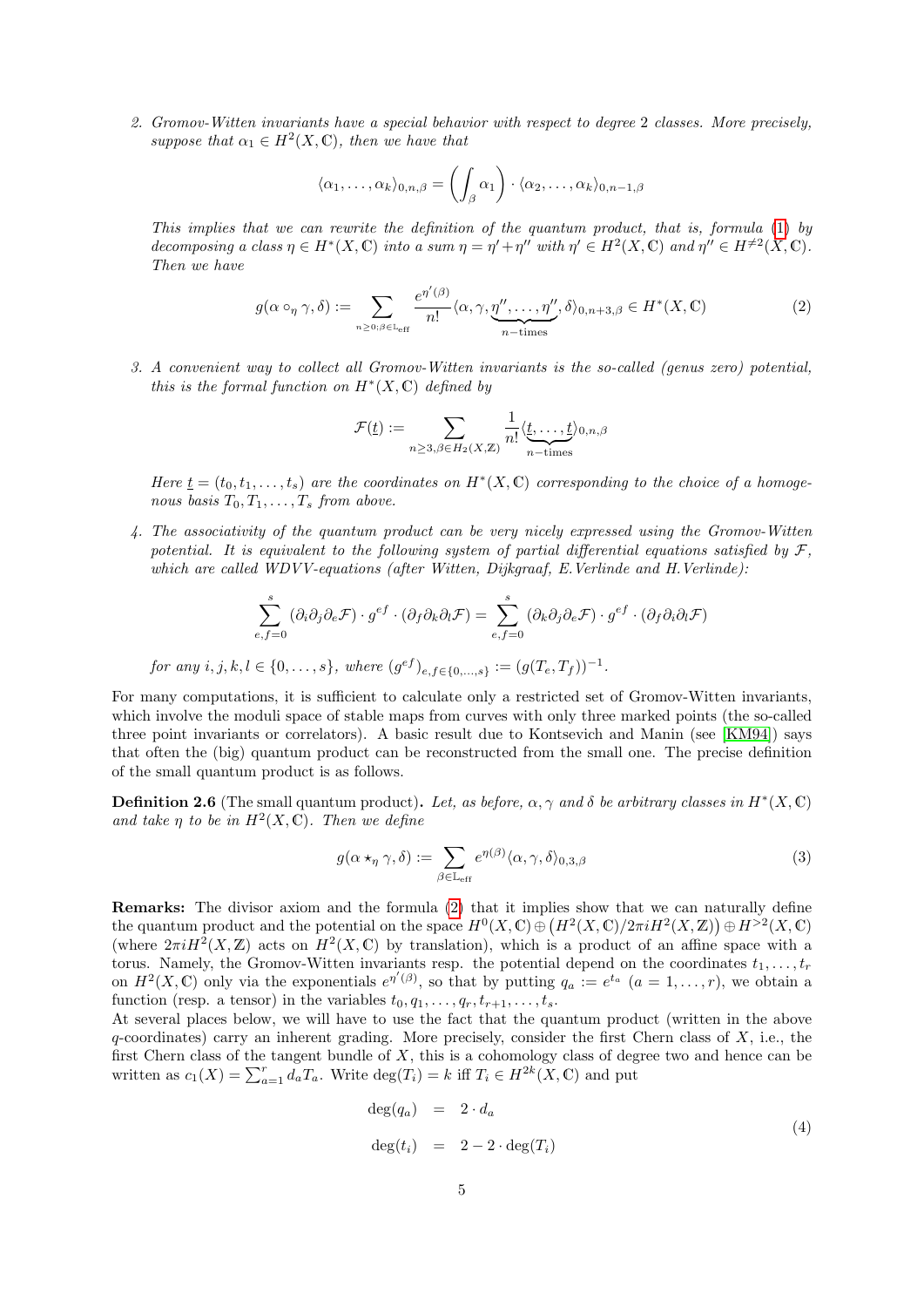Then the potential  $\mathcal F$  has a certain homogeneity property with respect to this grading (to be more precise, the quantum part

$$
\mathcal{F}^{quant}(\underline{t}) := \sum_{n \geq 3, \beta \in H_2(X, \mathbb{Z}) \backslash \{0\}} \frac{1}{n!} \langle \underline{t, \dots, t} \rangle_{0, n, \beta}
$$

is homogenous of degree  $2(3 - \dim(X))$ .

Example: As a well known and instructive example, we are going to compute here the small quantum product of the projective spaces. The advantage of this case is that the mirror correspondence with the Landau-Ginzburg model can be very explicitly written down (see section [7](#page-18-0) below) and this motivates also the general mirror constructions for toric varieties, as explained below.

Let  $\mathbb{P}^n$  be the *n*-dimensional projective space. It is well-known that its ordinary cohomology ring  $H^*(\mathbb{P}^n,\mathbb{Z})$  is isomorphic to  $\mathbb{Z}[p]/(p^{n+1})$ . Here p denotes the degree 2 cohomology class which is Poincaré dual to the class of a hyperplane  $H \subset \mathbb{P}^n$ . In particular (this is true for any smooth toric variety), the cohomology is generated as a ring by its degree two classes and hence we have  $H^*(\mathbb{P}^n, \mathbb{Z}) = H^{2*}(\mathbb{P}^n, \mathbb{Z}),$ that is, only even dimensional cohomology classes do appear.

The small quantum cohomology ring is by definition a finitely generated algebra over  $\mathbb{C}[q^{\pm}] := \mathbb{C}[q, q^{-1}]$ , where q is the coordinate on  $H^2(\mathbb{P}^n,\mathbb{C})/2\pi iH^2(\mathbb{P}^n,\mathbb{Z})$  corresponding to the choice of p as generator of  $H^2(\mathbb{P}^n, \mathbb{Z})$ . It is graded by  $\deg(p) = 2$  and  $\deg(q) = 2c_1(\mathbb{P}^n) = 2(n+1)$ . As a  $\mathbb{C}[q^{\pm}]$ -module, it is isomorphic to  $\mathbb{C}[p]/(p^{n+1})\otimes \mathbb{C}[q^{\pm}]$ . The degree preserving property of the quantum product tells us that for any  $k \in \{1, \ldots, n\}$ , we have

$$
\underbrace{p \star \cdots \star p}_{k-\text{times}} \stackrel{!}{=} \underbrace{p \cup \cdots \cup p}_{k-\text{times}} =: p^k
$$

so that it suffices to compute  $p^{*(n+1)}$  which equals  $p^{*n} \star p = p^n \star p$ . Notice that here we do not have to put a parameter as index to the small quantum product as we consider it as a family of algebras (see the remark after definition [3.1](#page-6-1) below for a more conceptual explanation). We use the definition of the quantum product, i.e., formula [\(3\)](#page-4-1), saying that we have to compute for any class  $\gamma \in H^*(\mathbb{P}^n, \mathbb{C})$  the expression

$$
g(p^n \star p, \gamma) = \sum_{\beta} q^{p(\beta)} \langle p^n, p, \gamma \rangle_{0,3,\beta} = \sum_{\beta} q^{p(\beta)} \left( \int_{\left[ \mathcal{M}_{0,3}(\mathbb{P}^n, \beta) \right]} ev_1^*(p^n) \otimes ev_2^*(p) \otimes ev_3^*(\gamma) \right)
$$

Notice that  $\beta$  is always a integer multiple of the class of a line  $[L] \in H_2(\mathbb{P}^n, \mathbb{Z})$  dual to p, so that we can rewrite the sum as  $\sum_{d\geq 0} \langle p^n, p, \gamma \rangle_{0,3,d[L]} \cdot q^d$ . The correlators in this sum are nonzero only if the degrees of the classes  $p^n$ , p and  $\gamma$  add up to the dimension of  $\mathcal{M}_{0,3}(\mathbb{P}^n,d[L])$ , that is, to  $3+\dim(\mathbb{P}^n)+\int_{d^{|E|}} (n+1)d_E$ 1)·PD([H]) – 3 =  $n+d \cdot (n+1)$ . Hence only classes  $\gamma$  of degree deg( $\gamma$ ) =  $(n+1)d-1$  can give a non-zero correlator. Since  $deg(\gamma) \leq n$ , we arrive at the conclusion that d can only take the value 1 and then  $deg(\gamma) = n$ . Hence we are left with  $\langle p^n, p, p^n \rangle_{0,3,[L]}$ , and this is the number of lines in  $\mathbb{P}^2$  through two generic points meeting a generic hypersurface. Obviously, there is only one such line, so that we finally arrive at the conclusion that  $g(p^{*(n+1)}, \gamma) = q$  if  $\gamma = p^n$  and 0 else, meaning that the relation  $p^{*n+1} = q$ holds in the small quantum cohomology ring, i.e., we have the isomorphism

<span id="page-5-0"></span>
$$
SQH(\mathbb{P}^n) = (H^*(X, \mathbb{C}), \star) \cong \mathbb{C}[p, q^{\pm}]/(p^{n+1} - q)
$$
\n<sup>(5)</sup>

of  $\mathbb{C}[q^{\pm}]$ -algebras.

The following rather obvious remark will be of fundamental importance in the sequel. The above description of the small quantum cohomology of  $\mathbb{P}^n$  shows that it corresponds to a vector bundle on  $\mathbb{C}^*$  (the coordinate on  $\mathbb{C}^*$  being q) of rank  $n + 1$ , equipped with a commutative and associative multiplication. There is a canonical extension of that bundle to a bundle over  $\mathbb{C}_q$ , i.e., over the limit point  $q = 0$ , which is simply given as the C[q]-algebra  $\mathbb{C}[p,q]/(p^{n+1}-q)$ . Even more, the fibre of this extended bundle on  $q = 0$  is nothing but the restriction of this algebra to  $q = 0$ , i.e., the zero-dimensional Gorenstein ring  $\mathbb{C}[p]/p^{n+1} \cong (\tilde{H}^*(\mathbb{P}^n,\mathbb{C}),\cup)$ . This limit behavior is not accidental, the point  $q=0$  is called the large radius limit, and it is one of the most prominent features of the quantum product that it degenerates to the ordinary cup product at this limit point. A basic philosophy in the later sections of this paper is to express the mirror correspondence by objects defined on partial compactifications of the parameter spaces which include the large radius limit.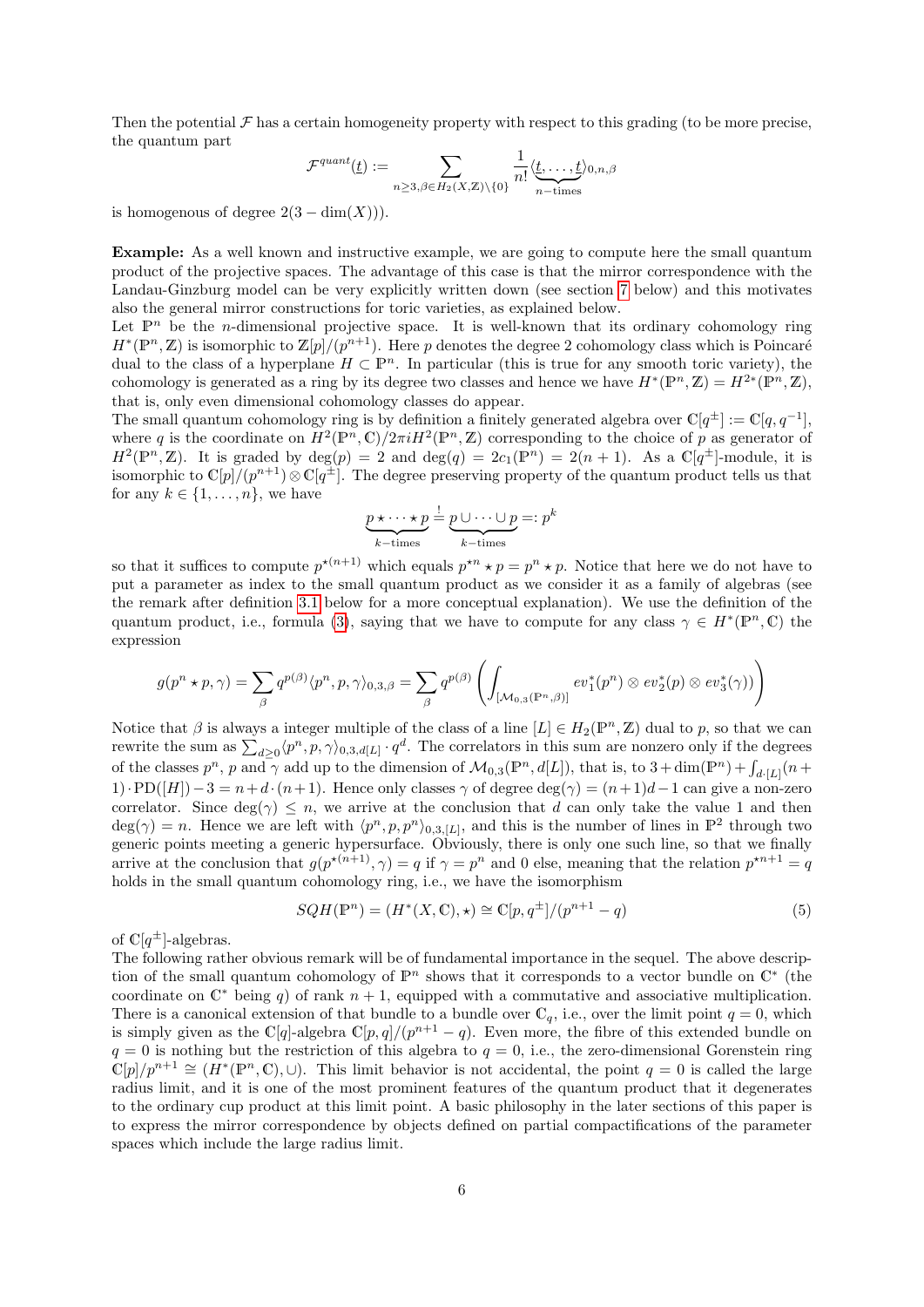## <span id="page-6-0"></span>3 Givental's approach: quantum D-module and J-function

One of the central ideas in quantum cohomology that we are going to exploit is that the relations encoded in the WDVV-equation can be rewritten as a system of linear differential equations. This is usually called the quantum D-module. We will encounter some general D-modules below as the so-called Gauß-Manin systems, however, the quantum  $\mathcal{D}$ -module is merely a vector bundle with a connection. We recall the basic definitions.

<span id="page-6-1"></span>**Definition 3.1.** Let M be a complex manifold M and  $E \to M$  be a holomorphic vector bundle.

1. A connection on  $E$  is a  $\mathbb{C}\text{-}linear map$ 

$$
\nabla: E \longrightarrow E \otimes \Omega^1_M
$$

satisfying the Leibniz rule  $\nabla(f \cdot s) = f \cdot \nabla(s) + s \otimes df$  for any local sections  $f \in \mathcal{O}_M$  and  $s \in E$ . It is called flat if moreover the  $\mathcal{O}_M$ -linear map (called curvature)  $\nabla^{(2)} \circ \nabla$  vanishes, where  $\nabla^{(2)}$ :  $E\otimes \Omega^1_M \to E\otimes \Omega^2_M$  is defined by  $\nabla^{(2)}(s\otimes \omega) := \nabla(s)\wedge \omega - s \otimes d\omega$ .

- 2. Let  $D \subset M$  be a simple normal crossing divisor (in most cases that we will meet below, D is simply smooth). Then a meromorphic bundle F is by definition a locally free sheaf of  $\mathcal{O}_M(*D)$ -modules, and a meromorphic connection on E resp. F is a C-linear operator  $\nabla : E \to E \otimes \Omega^1_M(*D)$  resp.  $\nabla: F \to F \otimes \Omega^1_M(*D)$  satisfying the Leibniz rule as above. Any meromorphic connection on E defines a meromorphic connection on  $E(*D) = E \otimes \mathcal{O}_M(*D)$ .
- 3. A meromorphic connection on a holomorpic bundle  $E \to M$  is said to have a logarithmic pole along D if it takes values in  $E \otimes \Omega^1(\log D)$ . Here  $\Omega^1(\log D)$  is the sheaf of differential forms with logarithmic poles along D. Locally, by choosing coordinates  $z_1, \ldots, z_k, t_{k+1}, \ldots, z_m$  on M such that  $D = \{z_1 \cdot \ldots \cdot z_k = 0\}$ , the sheaf  $\Omega^1_M(\log D)$  is freely generated over  $\mathcal{O}_M$  by the forms  $dz_1/z_1, \ldots, dz_k/z_k$  and  $dz_{k+1}, \ldots dz_m$ .
- 4. A connection  $(E, \nabla)$  which is logarithmic with respect to a smooth divisor  $D \subset M$  defines a residue endomorphism  $\Phi^{res}$  on the restriction  $E_{|D}$ , locally, if  $z_1 = 0$  is the equation of the divisor, it is given by the class of  $z_1 \nabla_{\partial_{z_1}} \in \mathcal{E}nd_{\mathcal{O}_D}(E_{|D})$ . However,  $\Phi^{res}$  does not depend on the choice of coordinates. Similarly, but only if we fix a coordinate system  $(z_1, \ldots, z_m)$  on M such that  $D = \{z_1 = 0\}$ , the residue connection  $\nabla^{res}$  can be defined on  $E_{|D}$  in the following way: If  $\underline{e} = (e_1, \ldots, e_n)$  is a local basis of E, then  $\nabla$  is written as

$$
\nabla(\underline{e}) = \underline{e} \cdot \left( A_1(z_1, \ldots, z_m) \frac{dz_1}{z_1} + \sum_{i \geq 2}^m A_i(z_1, \ldots, z_m) \right)
$$

then  $\nabla^{res}$  is defined with respect to  $\underline{e}$  by the matrix  $A_1(0, z_2, \ldots, z_m)$ .

Notice that there is a natural generalization of the notion of the residue endomorphism which applies to meromorphic connections with pole order two (more precisely, with Poicaré rank one), these are the so-called Higgs fields. We refer to [\[Sab07,](#page-22-3) section 0.14c] for details.

<span id="page-6-2"></span>We can now define the small quantum  $\mathcal{D}\text{-module}$ . It corresponds to the small quantum cohomology ring, and will be sufficient for our purpose. Before giving the formal definition, let us make a remark on the definition of the quantum product (both the big and the small one). A priori, it is defined as a product of two cohomology classes, denoted by  $\alpha$  and  $\gamma$  above, depending on a third class, denoted by  $\eta$  (this class has to be of degree two for the small quantum product). An elegant way to eliminate this dependence in the notation is to consider a trivial vector bundle with fibre  $H^*(X, \mathbb{C})$  on either  $H^*(X, \mathbb{C})$  (big quantum product) or  $H^2(X,\mathbb{C})$  (small quantum product). Then any cohomology class gives a (constant) section of this bundle, and we can consider the (small/big) quantum product as a commutative and associative multiplication with unit on this vector bundle. On each fibre of this bundle at a base point  $\eta$ , this multiplication gives back the product  $\alpha \circ_{\eta} \gamma$  resp.  $\alpha \star_{\eta} \gamma$  from above. Below, we will always adopt this convention and write the quantum product as a product of two classes  $\alpha \circ \gamma$  resp.  $\alpha \star \gamma$ .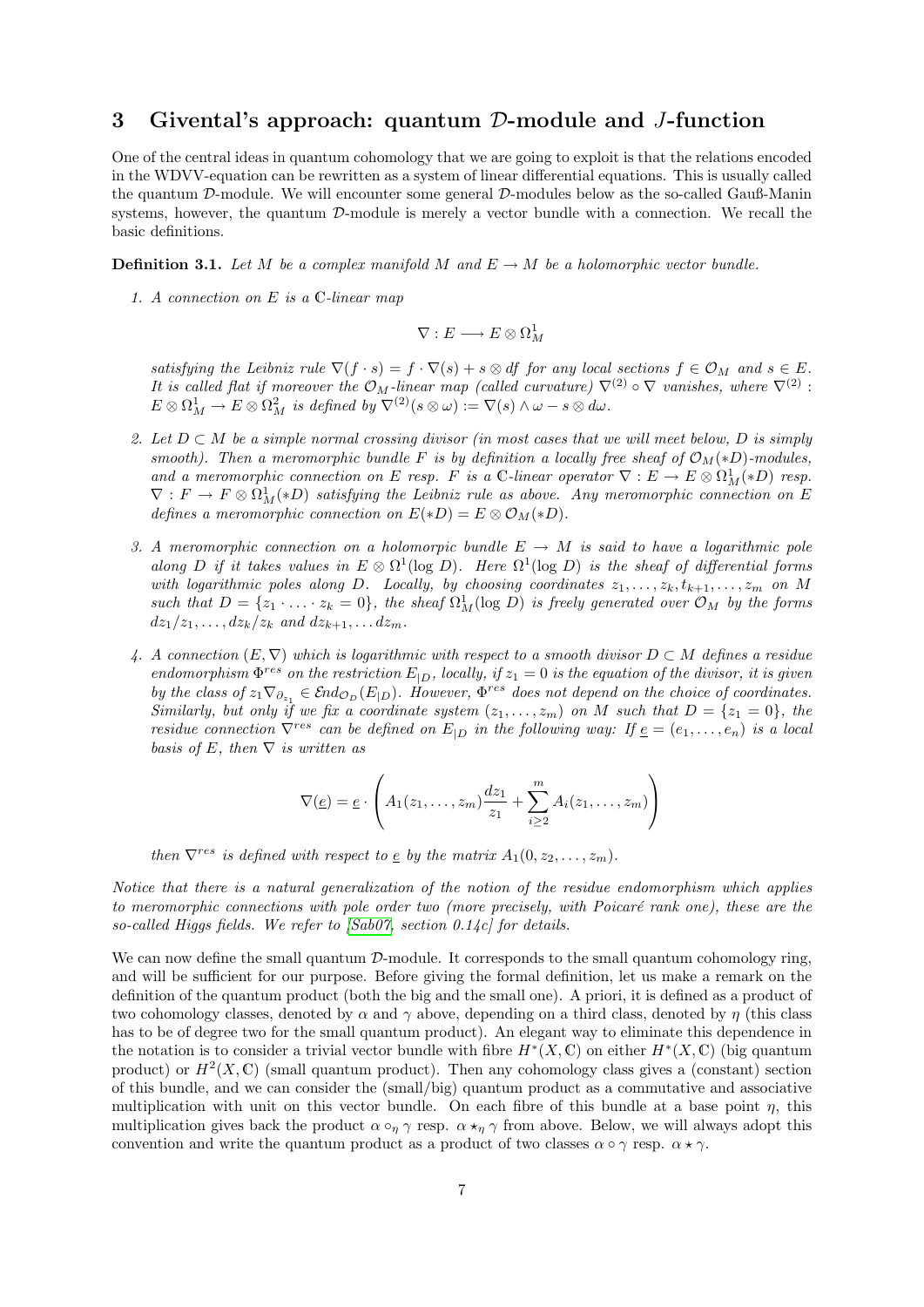**Definition 3.2.** Let X be smooth projective satisfying  $H^*(X, \mathbb{C}) = H^{2*}(X, \mathbb{C})$ . Choose a homogenous basis  $T_0, T_1, \ldots, T_r, T_{r+1}, \ldots, T_s$  of the cohomology as above. Let  $M \subset H^2(X, \mathbb{C})$  be an open subset (with coordinates  $t_1, \ldots, t_r$  corresponding to the basis vectors  $T_1, \ldots, T_r$ ) on which the small quantum product is convergent. Consider the projection  $\pi : \mathbb{P}_z^1 \times M \to M$ , where we chose z to be a fixed coordinate on the chart of  $\mathbb{P}^1$  centered at 0. Let  $G := H^*(X, \mathbb{C}) \times M \to M$  be the trivial vector bundle on M with fibre  $H^*(X,\mathbb{C})$ . It comes equipped with a flat connection  $\nabla^{fl}$  corresponding to the given trivialization, i.e., such that  $\nabla^{fl}(s) = 0$  for any section  $s : M \to H^*(X, \mathbb{C}) \times M$  sending any point in M to a constant value  $\gamma \in H^*(X, \mathbb{C})$ . Put  $F := \pi^*G \to \mathbb{P}^1_z \times M$ , and define the Givental connection  $\nabla^{Giv}$  on F as follows:

<span id="page-7-0"></span>
$$
\nabla_{\partial_{t_k}}^{Giv}(s) := \nabla_{\partial_{t_k}}^{f l}(s) - \frac{1}{z} T_k \star s
$$
  
\n
$$
\nabla_{\partial_z}^{Giv}(s) := \frac{1}{z} \left( \frac{E \star s}{z} + \mu(s) \right)
$$
\n(6)

where  $s \in F$ ,  $\mu \in Aut_{\mathbb{C}}(H^*(X, \mathbb{C}))$  is the grading operator that takes the value  $k \cdot \gamma$  on any class  $\gamma \in H^{2k}(X,\mathbb{C})$  and the vector field E is defined as  $E := \sum_{i=0}^{s} \left(1 - \frac{\deg(T_i)}{2}\right) t_i \partial_{t_i} + \sum_{a=1}^{r} k_a \partial_{t_a}$ , where  $\sum_{a=1}^{r} k_a T_a = c_1(X)$  (see also equations [\(4\)](#page-4-2))

It follows from formula [\(6\)](#page-7-0) that  $\nabla^{Giv}$  has poles along  $z = \{0, \infty\}$ . Its restriction to  $\mathbb{C}^*_z \times M$  thus defines a holomorphic connection operator.

By a slight abuse of notation, the object  $(F, \nabla^{Giv})$  is called the quantum D-module.

The following is one of the main properties of the Givental connection. It is follows easily from the basic properties of the quantum product. In particular, it implies the WDVV differential equations for the Gromov-Witten potential and hence the associativity of the quantum product.

**Proposition 3.3.** The Givental connection is flat, that is, the linear operator  $\nabla^2 : F \to \Omega^2_{\mathbb{P}^1_z \times M} \otimes F$ vanishes.

**Remark:** By its very definition, the quantum D-module is a vector bundle on  $\mathbb{P}^1 \times M$  and the connection has a logarithmic pole along  $\{\infty\} \times M$  and a pole of Poincaré rank one along  $\{0\} \times M$ . Hence we can consider the residue connection  $\nabla^{res}$  and the residue endomorphism of  $\nabla^{Giv}$  along  $\{\infty\}\times M$  as well as the Higgs field of  $\nabla^{Giv}$  along  $\{0\} \times M$ . It also follows from the definition, i.e., from formula [\(6\)](#page-7-0) that the residue connection is nothing but  $\nabla^{fl}$ , the residue endomorphism is the grading operator  $\mu$  and the Higgs field is given by the quantum multiplication. This observation is very useful when studying the object corresponding to the Givental connection via mirror symmetry.

A (rather simple) variant of the Riemann-Hilbert correspondence tells us that the restriction  $(F, \nabla^{Giv})_{\vert \mathbb{C}^*_z \times M}$ defines a local system of flat sections. There is a canonical way to construct such flat sections, starting from the so-called J-function. This is a cohomology valued function, defined in terms of the so-called gravitational descendents.

Definition 3.4 (J-function and fundamental solutions). 1. Let  $\alpha_1, \ldots, \alpha_n \in H^*(X, \mathbb{C})$ . Define the genus zero gravitational descendant invariants by

$$
\langle \alpha_1 \psi_1^{k_1}, \ldots, \alpha_n \psi_n^{k_n} \rangle_{0,n,\beta} := \int_{\left[\overline{\mathcal{M}}_{(0,n)}(X,\beta)\right]} \psi_1^{k_1} \cup ev_1^*(\alpha_1) \cup \ldots \cup \psi_n^{k_n} \cup ev_n^*(\alpha_n).
$$

where  $\psi_i$  are line bundles on  $\overline{\mathcal{M}}_{(0,n)}(X,\beta)$  defined in such a way that their fibre at the point  $[C,(x_1,\ldots,x_n),f]\in \overline{\mathcal{M}}_{(0,n)}(X,\beta)$  (here C is the projective curve,  $x_1,\ldots,x_n$  its marked points and  $f: C \to X$  the stable map from C to X) is the cotangent line  $T_{x_i}^*C$ . A more precise definition can be found, e.g., in  $[RS10, definition 4.1].$  $[RS10, definition 4.1].$ 

2. Write  $\eta' = \sum_{a=1}^r t_a T_a$  and define the  $H^*(X_\Sigma, \mathbb{C})$ -valued power series J by

$$
J(\eta', z^{-1}) := e^{\frac{\eta'}{z}} \cdot \left[1 + \sum_{\beta \in \text{Eff}_{X_{\Sigma}} \backslash \{0\}} e^{\eta'(\beta)} \left\langle \frac{T_j}{z - \psi_1}, 1 \right\rangle_{0,2,\beta} T^j \right].
$$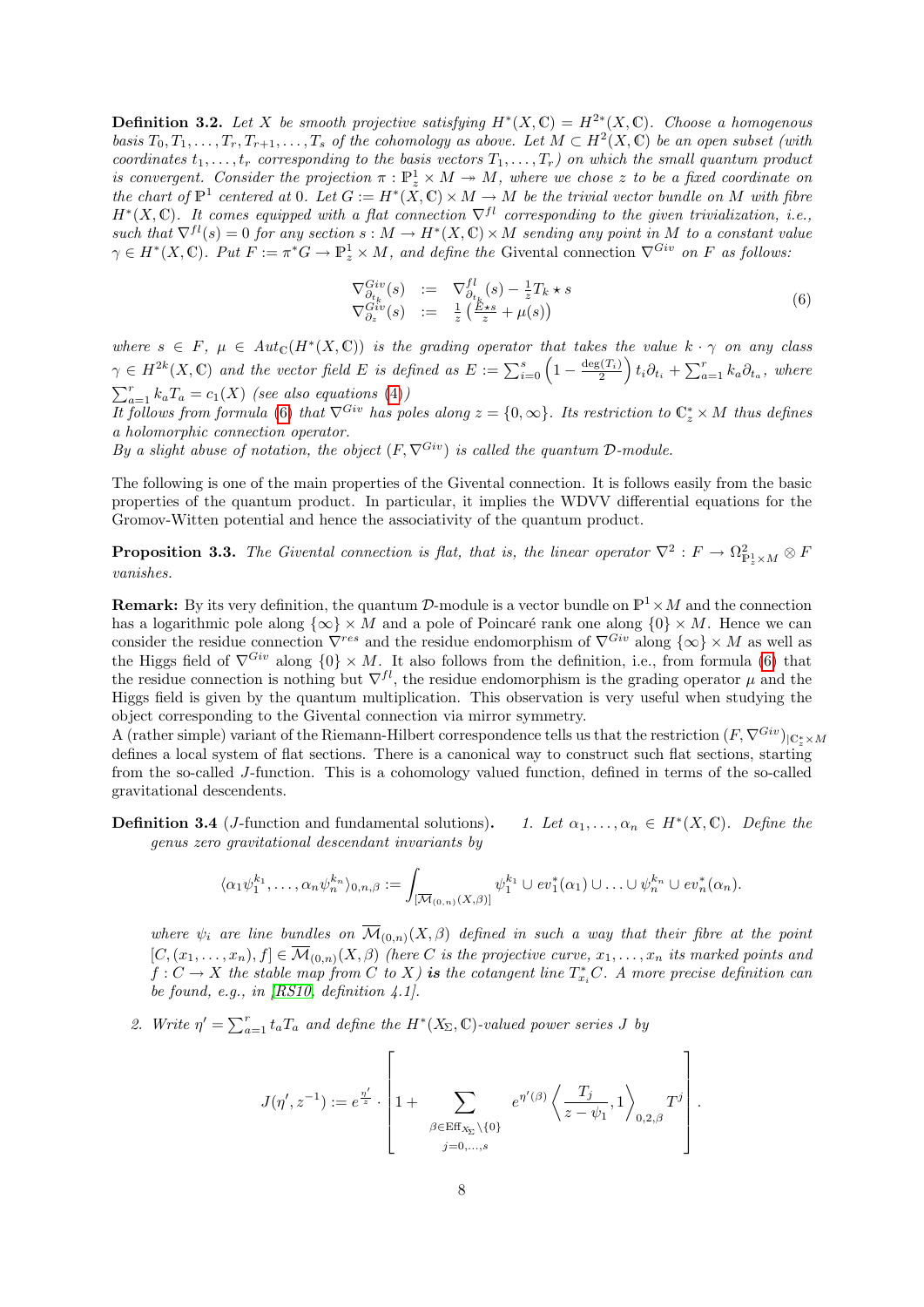here the gravitational descendent GW-invariant  $\langle \frac{T_j}{\gamma - i} \rangle$  $\frac{I_j}{z-\psi_1}$ , 1)<sub>0,2,β</sub> has to be understood as the formal  $sum \sum_{k\geq 0} z^{-k-1} \langle T_j \psi_1^k, 1 \rangle_{0,2,\beta}$  and  $T^0, T^1, \ldots, T^s$  is the basis of  $H^*(X_\Sigma, \mathbb{C})$  which is g-dual to  $T_0, T_1, \ldots, T_s$ .

Theorem 3.5. We have

$$
z\nabla^{Giv}(\partial_{t_k}J)=0,
$$

that is, the partial derivatives of J form a fundamental system of solutions of the (relative) Givental connection.

**Remark:** The derivatives of the J-function are not flat with respect to the "vertical connection"  $\nabla_{\partial_z}^{Giv}$ . However, one can obtain truly flat sections from the J-function by an easy twist, taking into account the logarithmic pole of  $\nabla^{Giv}$  on F along  $z = \infty$ .

Givental has shown how to obtain all interesting Gromov-Witten invariants for nef toric varieties. In fact, Giventals result is broader, as it concerns the case of complete intersections in toric varieties. Such a subvariety is not necessarily toric itself. In particular, it includes the case of the quintic Calabi-Yau hypersurface in  $\mathbb{P}^4$  mentioned in the introduction. We will restrict to toric varieties in the sequel. A thorough discussion of the B-model of a complete intersection would require the introduction of more notions, from which we refrain here.

The next section contains a detailed reminder on toric geometry, however, let us state Givental's main result here in order to finish the discussion of the quantum  $\mathcal{D}\text{-module}$ . We need one object from toric geometry, which is the so-called I-function.

<span id="page-8-1"></span>**Definition 3.6.** Let  $X_{\Sigma}$  be a smooth projective toric variety and write  $D_1, \ldots, D_m$  for its torus invariant divisors. Define I to be the  $H^*(X_\Sigma,\mathbb{C})$ -valued formal power series

$$
I = e^{\eta'/z} \cdot \sum_{\underline{l} \in \mathbb{L}_{\text{eff}}} q^{\underline{l}} \cdot \prod_{i=1}^{m} \frac{\prod_{\nu=-\infty}^{0} ([D_i] + \nu z)}{\prod_{\nu=-\infty}^{l_i} ([D_i] + \nu z)} \in H^*(X_{\Sigma}, \mathbb{C})[z][[q_1, \ldots, q_r]][[z^{-1}]].
$$

Now Givental's theorem takes the following form.

<span id="page-8-2"></span>**Theorem 3.7.** [\[Giv98,](#page-21-3) theorem 0.1] Let  $X_{\Sigma}$  be a smooth projective toric variety with a numerical effective anticanonical bundle  $-K_{X_{\Sigma}}$ . There is a formal coordinate change  $\kappa \in (\mathbb{C}[[q_1,\ldots,q_r]])^r$  called the mirror map, such that

$$
I = (\mathrm{id}_{\mathbb{C}_z} \times \kappa)^* J
$$

If  $X_{\Sigma}$  is Fano, that is, if  $-K_{X_{\Sigma}}$  is ample, then  $\kappa = \text{id}$ .

## <span id="page-8-0"></span>4 Landau-Ginzburg models of toric Fano varieties

In the sequel of this survey, we will concentrate on the case of a toric variety with a nef anticanonical divisor. We will describe how to associate a certain family of Laurent polynomials to such a variety. These are called Landau-Ginzburg models. Our presentation below follows mainly [\[Iri09\]](#page-22-5).

Whereas these Landau-Ginzburg models can be obtained very explicitly in a rather elementary way in the toric case, it is a largely unsolved problem how to construct them for more general varieties. Most of the known construction somehow come back to the toric case, like the technique of toric degenerations ([\[Bat04\]](#page-21-4)). In order to orient the reader, let us give some reminders on basics of toric geometry that are relevant for the present paper. As a basic reference for the facts discussed below, the reader may consult [\[Ful93\]](#page-21-5) or the more recent [\[CLS11\]](#page-21-6).

Let  $N = \bigoplus_{k=1}^{n} \mathbb{Z}n_k$  be a free abelian group of rank n and  $\Sigma \subset N \otimes \mathbb{R}$  be a fan. This means that  $\Sigma$  is a collection of cones  $\{\sigma \in \Sigma\}$ , where any  $\sigma$  is a strongly convex (i.e.,  $\sigma \cap (-\sigma) = \{0\}$ ) polyhedral cone (i.e.,  $\sigma = \sum \mathbb{R}_{\geq 0} b_i$  for some  $b_i$ 's in N). Being a fan means that for any  $\sigma \in \Sigma$ , any face of  $\sigma$  is again a cone in  $\overline{\Sigma}$ , and that for any two cones  $\sigma, \tau \in \Sigma$ , the intersection  $\sigma \cap \tau$  is a face of both  $\tau$  and  $\sigma$ . The fan  $\Sigma$  defines a toric variety  $X_{\Sigma}$ . Recall that  $X_{\Sigma}$  is covered by affine charts  $X_{\sigma} := \text{Spec } \mathbb{C}[M \cap \sigma^{\vee}],$  here  $M := Hom_{\mathbb{Z}}(N, \mathbb{Z})$  and  $\sigma^{\vee} := \{m \in M \otimes \mathbb{R} \mid m(n) \geq 0 \quad \forall n \in N \otimes \mathbb{R} \}$ , and that  $X_{\Sigma}$  is obtained from these affine pieces by gluing  $X_{\sigma}$  and  $X_{\tau}$  along  $X_{\sigma \cap \tau}$ .

We will suppose for simplicity that the fan  $\Sigma$  is *smooth* and *complete*, which means by definition that any cone  $\sigma \in \Sigma$  can be generated by elements  $b_i$  which can be completed to a Z-basis of N and that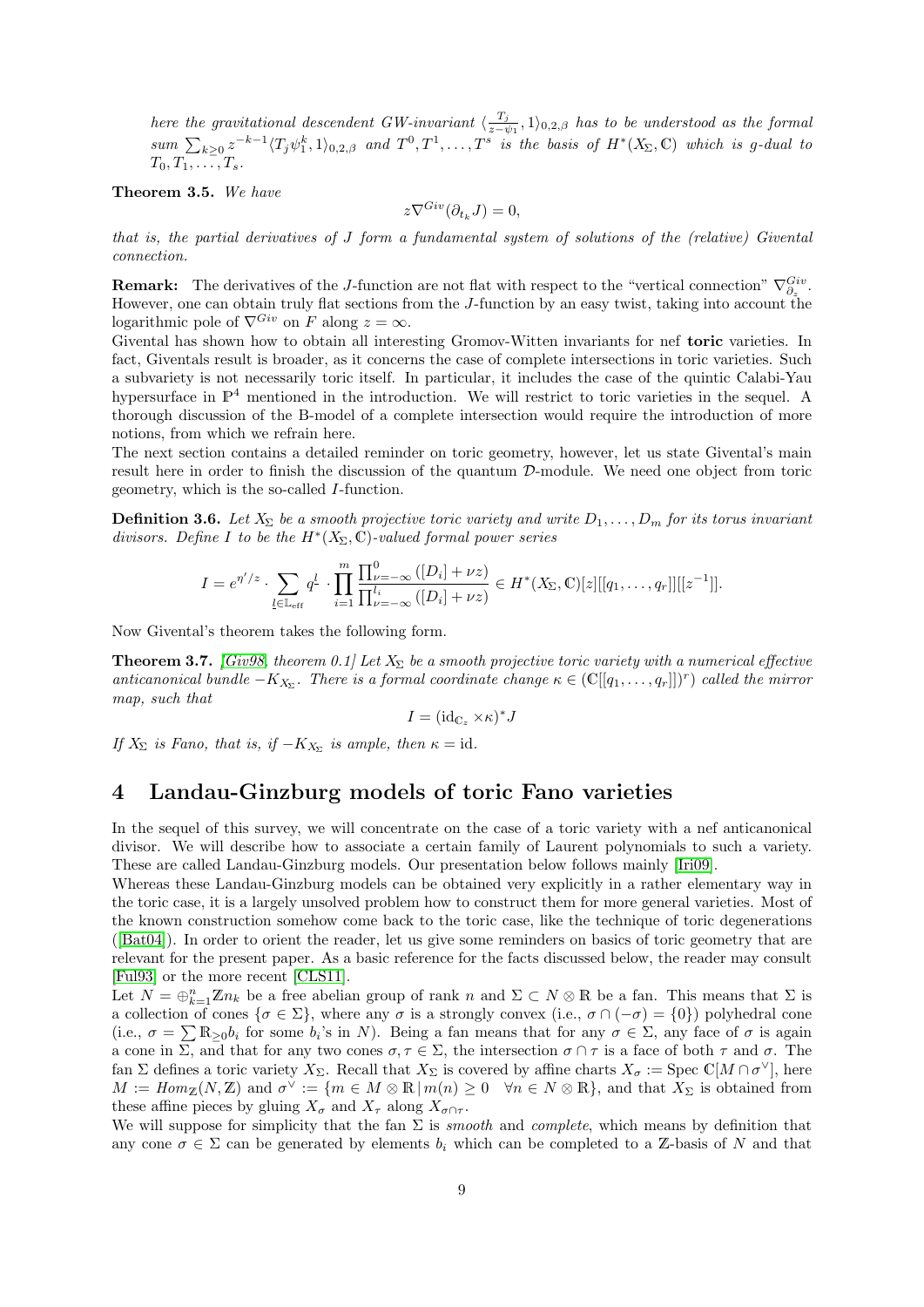the support Supp( $\Sigma$ ) =  $\bigcup_{\sigma \in \Sigma} \sigma$  is all of  $N \otimes \mathbb{R}$ . It is well-known that this translates into  $X_{\Sigma}$  being smooth and complete. The smoothness condition can by weakened by requiring  $\Sigma$  to be only *simplicial*, which means that the generators of each cone are linearly independent over Q. In this case  $X_{\Sigma}$  can have quotient singularities, i.e., it is the underlying topological space of a an orbifold. The question how to extend the results presented here to the orbifold case is in the focus of current reasearch on quantum cohomology and mirror symmetry, however, we will restrict to the smooth case in this survey for simplicity.

We have an exact sequence

<span id="page-9-0"></span>
$$
0 \longrightarrow \mathbb{L} \longrightarrow \mathbb{Z}^{\Sigma(1)} \longrightarrow N \longrightarrow 0 \tag{7}
$$

where  $\Sigma(1)$  are the one-dimensional cones of  $\Sigma$ , called rays, the last map sends a generator  $e_i$  of  $\mathbb{Z}^{\Sigma(1)}$ to a primitive integral generator  $b_i \in N$  of a ray, and where the lattice L is the free submodule of  $\mathbb{Z}^{\Sigma(1)}$ of relations between the elements  $b_i \in N$ . Dualizing yields the sequence

$$
0 \longrightarrow M \longrightarrow \mathbb{Z}^{\Sigma(1)} \longrightarrow \mathbb{L}^{\vee} \longrightarrow 0.
$$

It is well known (see, e.g., [\[Ful93,](#page-21-5) p. 106]) that for a smooth toric manifold  $X_{\Sigma}$ , we have  $H^2(X_{\Sigma}, \mathbb{Z}) \cong \mathbb{L}^{\vee}$ . Inside  $\mathbb{L}^{\vee}\otimes\mathbb{R}$  we have the cone  $K(X_{\Sigma})$  of Kähler classes, which can be defined by saying that  $a \in K(X_{\Sigma})$ iff  $a(\beta) \geq 0$  for all effective 1-cycles in  $H_2(X_\Sigma, \mathbb{R})$  (The latter set of cycles also forms a cone, called the Mori cone). We write  $K^0(X_\Sigma)$  for the interior of  $K(X)$ , i.e., for all elements  $a \in \mathbb{L}^\vee$  with  $a(\beta) > 0$ . Write  $D_i \in \mathbb{L}^{\vee}$  for the components of the map  $\mathbb{L} \hookrightarrow \mathbb{Z}^{\Sigma(1)}$ , then the anticanonical divisor  $-K_{X_{\Sigma}}$  is  $\sum_{i=1}^m D_i \in \mathbb{L}^{\vee}$ . As we already mentioned in definition [1.1,](#page-1-0)  $X_{\Sigma}$  is called a Fano variety iff  $-K_{X_{\Sigma}}$  is ample, i.e., if it lies in  $K^0(X_\Sigma)$ . If  $-K_{X_\Sigma} \in K(X_\Sigma)$ , then  $X_\Sigma$  is nef. Notice that a Calabi-Yau manifold (i.e.,  $K_{X_{\Sigma}} = 0$ ) is obviously nef, however, it is easy to see that in this case the defining fan can never be complete.

The projection  $\mathbb{Z}^{\Sigma(1)} \to N$  is given by a matrix  $(a_{ki})_{k=1,\dots,n; i=1,\dots,m}$  with respect to the basis  $(n_k)$  of *N*. Moreover, we will chose once and for all a basis  $(p_a)_{a=1,\dots,r}$  of  $\mathbb{L}^{\vee}$  (with  $r = m - n$  and  $m = |\Sigma(1)|$ ) which consists of nef classes (i.e., classes lying inside of  $K(X)$ ) and such that the anti-canonical class  $-K_{X_{\Sigma}}$  lies in the cone  $\sum_{a=1}^{r} \mathbb{R}_{\geq 0} p_a$ . Then the map  $\mathbb{L} \hookrightarrow \mathbb{Z}^{\Sigma(1)}$  is given by a matrix  $(m_{ia})_{i=1,\dots,m;a=1,\dots,r}$ with respect to the dual basis  $\overline{(p_a^{\vee})}$ .

Applying the functor  $Hom_{\mathbb{Z}}(-,\mathbb{C}^*)$  (where  $\mathbb Z$  acts on  $\mathbb{C}^*$  by exponentiating) to the exact sequence [\(7\)](#page-9-0) yields

$$
1 \longrightarrow Hom_{\mathbb{Z}}(N, \mathbb{C}^*) \cong (\mathbb{C}^*)^n \stackrel{\alpha}{\longrightarrow} (\mathbb{C}^*)^{\Sigma(1)} \stackrel{\beta}{\longrightarrow} Hom_{\mathbb{Z}}(\mathbb{L}, \mathbb{C}^*) \cong (\mathbb{C}^*)^r \longrightarrow 1
$$
 (8)

where  $\alpha(y_1, \ldots, y_k) = (w_i := \prod_{k=1}^n y_k^{a_{ki}})_{i=1,\ldots,m}$  and  $\beta(w_1, \ldots, w_m) = (q_a := \prod_{i=1}^m w_i^{m_{ia}})_{a=1,\ldots,r}$ , here  $(q_a)_{a=1,\dots,r}$  are the coordinates on  $Hom_{\mathbb{Z}}(\mathbb{L},\mathbb{C}^*)$  corresponding to the basis  $(p_a)$  of  $\mathbb{L}^{\vee}, (w_i)_{i=1,\dots,m}$  are the standard coordinates on  $(\mathbb{C}^*)^{\Sigma(1)}$  and  $(y_k)_{k=1,\dots,m}$  are the coordinates on  $Hom_{\mathbb{Z}}(N, \mathbb{C}^*)$  corresponding to the basis  $(n_k^{\vee})$  of M.

**Definition 4.1.** Let  $W = \sum_{i=1}^{m} w_i$ . The Landau-Ginzburg model of  $X_{\Sigma}$  is defined to be the restriction of W to the fibres of the map  $\overline{\beta}$ :  $(\mathbb{C}^*)^{\Sigma(1)} \to (\mathbb{C}^*)^r$ .

Notice that the choice of the basis  $(p_a)$  of  $\mathbb{L}^{\vee}$  and hence the isomorphism  $Hom_{\mathbb{Z}}(\mathbb{L}, \mathbb{C}^*) \cong (\mathbb{C}^*)^r$  is part of the data of the Landau-Ginzburg model, as the map  $(\mathbb{C}^*)^{\Sigma(1)} \to Hom_{\mathbb{Z}}(\mathbb{L}, \mathbb{C}^*)$  depend only on  $\Sigma(1)$ , not on  $\Sigma$  itself.

The following construction allows us to rewrite the restriction of W to the fibres of  $\beta$  as a family of Laurent polynomials. Chose a section  $l : \mathbb{L}^{\vee} \to \mathbb{Z}^{\Sigma(1)}$  of the projection  $l : \mathbb{Z}^{\Sigma(1)} \to \mathbb{L}^{\vee}$ , given, with respect to the above bases, by a matrix  $(l_{ia})$ . This yields a section (denoted abusively by the same letter)

<span id="page-9-1"></span>
$$
l: (\mathbb{C}^*)^r \longrightarrow (\mathbb{C}^*)^{\Sigma(1)} \tag{9}
$$

which sends  $(q_1, \ldots, q_r)$  to  $(w_i := \prod_{a=1}^r q_a^{l_{ia}})$ . Then putting  $\Psi : Hom_{\mathbb{Z}}(N, \mathbb{C}^*) \times (\mathbb{C}^*)^r \to (\mathbb{C}^*)^{\Sigma(1)}$  where  $\Psi(\underline{y},\underline{q}) := \left(w_i := \prod_{a=1}^r q_a^{l_{ia}} \cdot \prod_{k=1}^n y_k^{b_{ki}}\right)$ *i*=1,...,*r* yields a coordinate change on  $(\mathbb{C}^*)^m$  such that  $\beta$  becomes the projection  $p_2: Hom_{\mathbb{Z}}(N, \mathbb{C}^*) \times (\mathbb{C}^*)^r \to (\mathbb{C}^*)^r$ . Then we put

$$
\widetilde{W} := W \circ \Psi : Hom_{\mathbb{Z}}(N, \mathbb{C}^*) \times (\mathbb{C}^*)^r \longrightarrow \mathbb{C}
$$
  

$$
(y_1, \dots, y_k, q_1, \dots, q_a) \longmapsto \sum_{i=1}^m \prod_{a=1}^r q_a^{l_{ia}} \cdot \prod_{k=1}^n y_k^{b_{ki}}
$$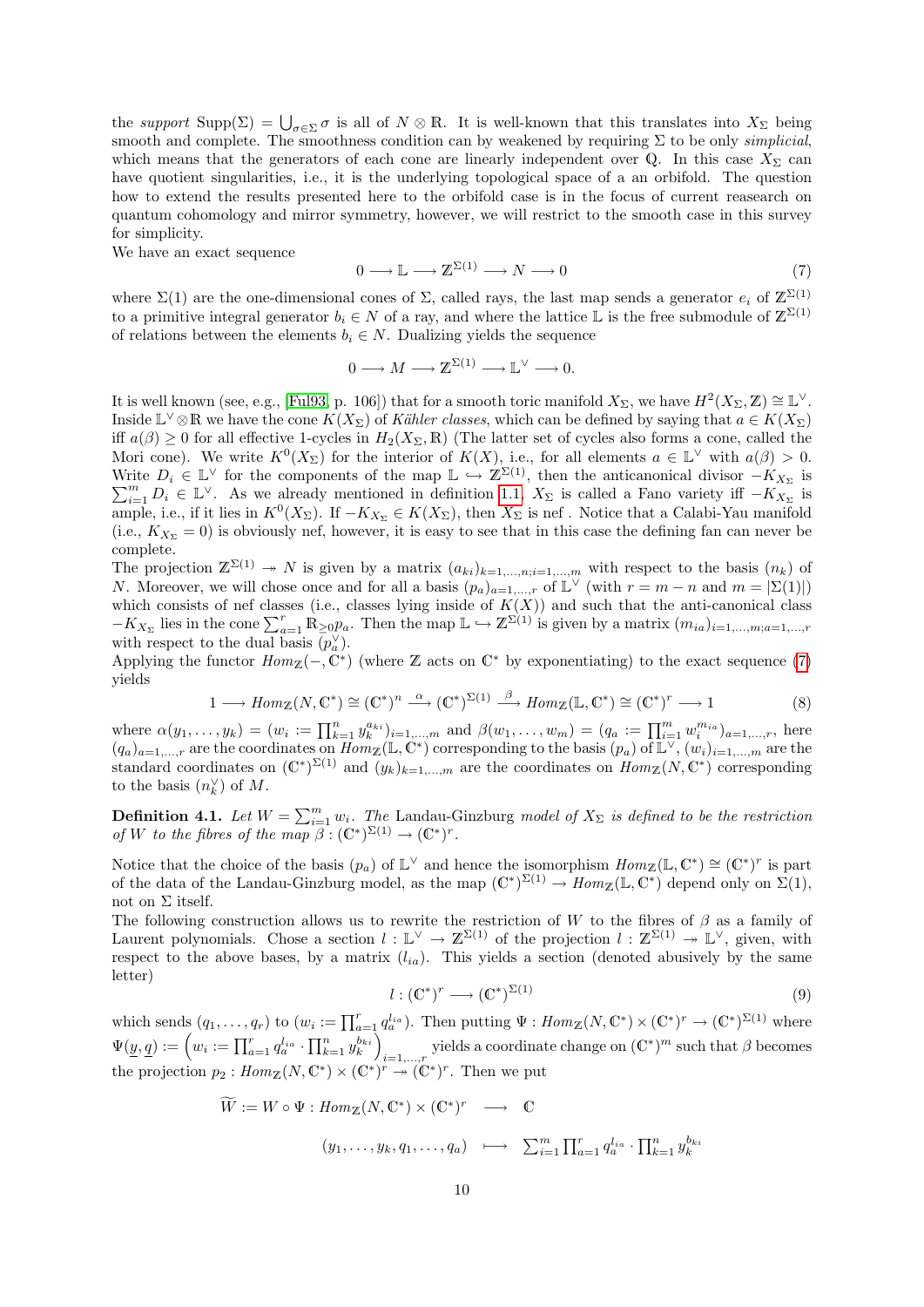which is a family of Laurent polynomials on  $Hom_{\mathbb{Z}}(N, \mathbb{C}^*)$  parameterized by  $(\mathbb{C}^*)^r$ .

Recall ([\[Kou76\]](#page-22-6)) that a single Laurent polynomial  $W_{\underline{q}} := W(-, \underline{q}) \in \mathcal{O}_{Hom(N, \mathbb{C}^*)}$  is called convenient iff 0 lies in the interior of its Newton polyhedron, and non-degenerate iff for any proper face  $\tau$  of its Newton polyhedron, the Laurent polynomial  $(\widetilde{W}_{\underline{q}})_{\tau} = \sum_{b_i \in \tau} \prod_{a=1}^r q_a^{l_{ia}} \cdot \prod_{k=1}^n y_k^{b_{ki}}$  does not have any critical point on  $Hom_{\mathbb{Z}}(N, \mathbb{C}^*)$ . If we consider the whole family  $\widetilde{W}$ , the following holds

<span id="page-10-1"></span>**Proposition 4.2.** 1.  $\widetilde{W}_{\underline{q}}$  is convenient for any  $\underline{q} \in Hom_{\mathbb{Z}}(\mathbb{L}, \mathbb{C}^*)$ 

- 2. There is an algebraic subvariety  $Z \subset (\mathbb{C}^*)^r$  such that  $\widetilde{W}_{\underline{q}}$  is non-degenerate for all  $\underline{q} \notin Z$ . Write  $\mathcal{M}^0 := (\mathbb{C}^*)^r \backslash Z.$
- 3. If  $X_{\Sigma}$  is Fano, then  $Z = \emptyset$ .
- 4. If  $X_{\Sigma}$  is weak Fano, then there exists an  $\epsilon > 0$ , such that for all  $q \in Hom_{\mathbb{Z}}(\mathbb{L}, \mathbb{C}^{*}) \subset \mathbb{C}^{r}$  with  $|q| < \epsilon$ , we have  $q \notin Z$ . Here the inclusion  $Hom_{\mathbb{Z}}(\mathbb{L}, \mathbb{C}^*) \subset \mathbb{C}^r$  and the metric  $|\cdot|$  refer to the chosen coordinates  $(q_a)$  on  $Hom_{\mathbb{Z}}(\mathbb{L}, \mathbb{C}^*)$ .

Examples: In order to make the above construction more transparent, let us consider some simple but important examples.

1. The mirror of projective spaces:



<span id="page-10-0"></span>Figure 1: The fan of  $\mathbb{P}^2$ 

The fan of  $\mathbb{P}^n$  consists of  $n+1$  rays (see figure [1](#page-10-0) for the case n=2), namely, the standard vectors  $e_i$  for  $i = 1, \ldots, n$  in  $\mathbb{Z}^n$  and the additional vector  $\sum_{i=1}^n -e_i$ . Hence the exact sequence [\(7\)](#page-9-0) reads

$$
0 \longrightarrow \mathbb{L} \cong \mathbb{Z} \xrightarrow{\begin{pmatrix} 1 \\ 1 \\ \vdots \\ 1 \end{pmatrix}} \mathbb{Z}^{n+1} \xrightarrow{\begin{pmatrix} 1 & 0 & \dots & \dots & -1 \\ 0 & 1 & \dots & \dots & -1 \\ \vdots & \vdots & \ddots & \dots & -1 \\ 0 & 0 & \dots & 0 & 1 & -1 \end{pmatrix}} \mathbb{Z}^n \longrightarrow \mathbb{Z}^n \longrightarrow 0
$$

where we have chosen a basis of  $\mathbb{L}^{\vee}$  corresponding to the Poincaré dual of a hyperplane. Hence by dualizing and tensoring with  $\mathbb{C}^*$  we obtain the Landau-Ginzburg model given by the restriction of the linear function  $W = w_0 + \ldots + w_n$  to the fibres of the fibration  $\beta : (\mathbb{C}^*)^{n+1} \to \mathbb{C}^*$ , which sends  $(w_0,\ldots,w_n)$  to  $w_0\cdot\ldots\cdot w_n$ . Choosing the section  $l:\mathbb{Z}\cong \mathbb{L}^\vee\to \mathbb{Z}^{n+1}$ ,  $l(m)=(m,0,\ldots)\in \mathbb{Z}^n$  we obtain that  $\widetilde{W}_{\mathbb{P}^n}(y_1,\ldots,y_n,q)=y_1+\ldots+y_n+\frac{q}{y_1\ldots y_n}.$ 

2. The mirror of the Hirzebruch surfaces  $\mathbb{F}_1$  and  $\mathbb{F}_2$ :

Recall that for any  $k \in \mathbb{N}$ , the projective bundle  $\mathbb{P}(\mathcal{O}_{\mathbb{P}^1}(k) \oplus \mathcal{O}_{\mathbb{P}^1})$  is called the k-th Hirzebruch surface and denoted by  $\mathbb{F}_k$ . However, these surfaces are Fano only for  $k = 0$  (this is the rather trivial case  $\mathbb{P}^1 \times \mathbb{P}^1$  and  $k = 1$ . For  $k = 2$ ,  $\mathbb{F}_2$  has a nef anticanonical divisor, but this is no longer true for the higher  $\mathbb{F}_k$ 's. Hence we can construct Landau-Ginzburg models for  $\mathbb{F}_0$ ,  $\mathbb{F}_1$  and  $\mathbb{F}_2$ . Let us concentrate on the last two cases. These are toric varieties defined by the fans shown in figure [2.](#page-11-0)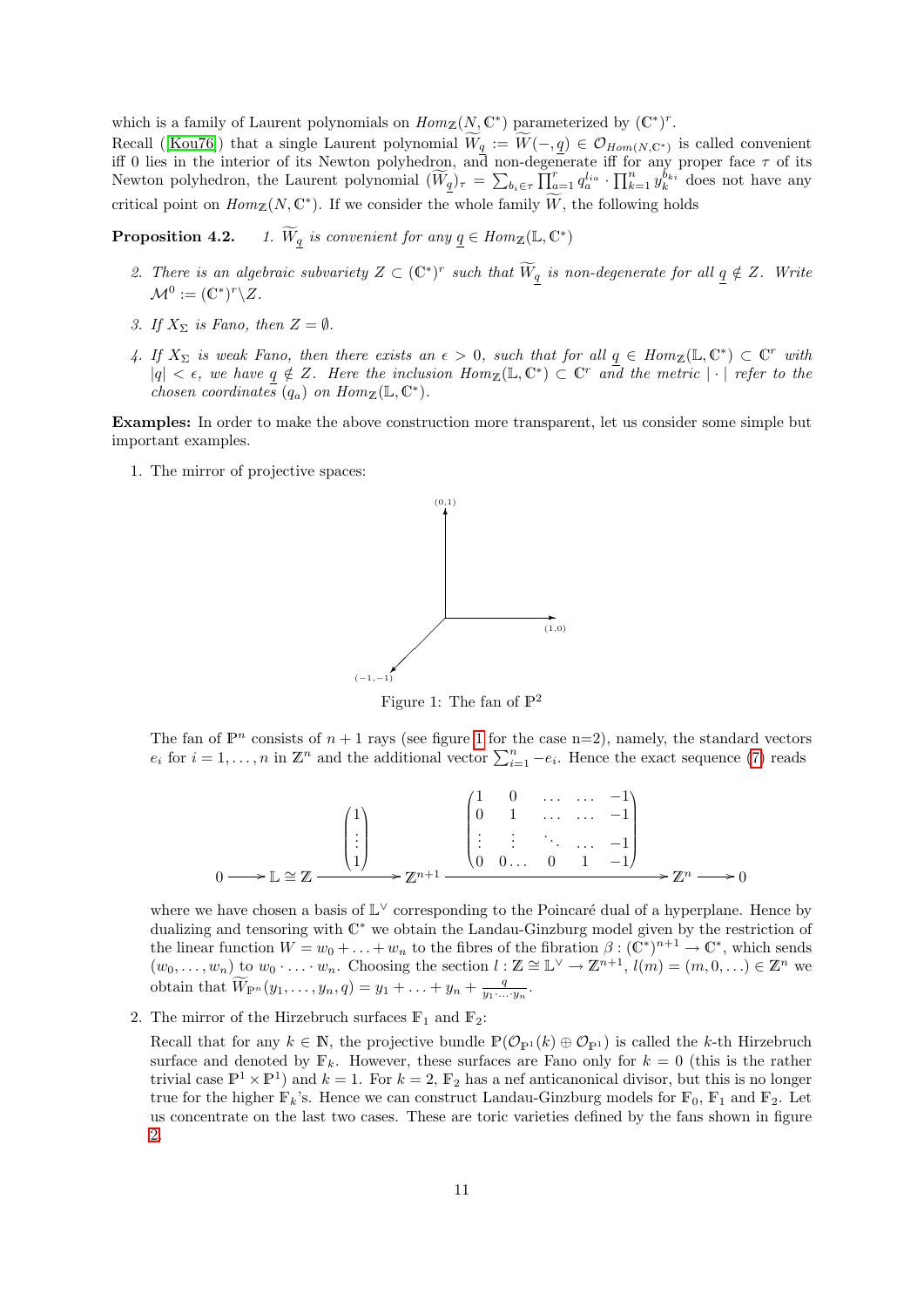

<span id="page-11-0"></span>Figure 2: The fans of  $\mathbb{F}_1$  and  $\mathbb{F}_2$ 

The exact sequence [\(7\)](#page-9-0) takes the following form for  $\mathbb{F}_1$ 

$$
0 \longrightarrow \mathbb{L} \cong \mathbb{Z}^2 \xrightarrow{\begin{pmatrix} 1 & 0 \\ 0 & 1 \\ 1 & 0 \\ -1 & 1 \end{pmatrix}} \mathbb{Z}^4 \xrightarrow{\begin{pmatrix} 1 & 0 & -1 & 0 \\ 0 & 1 & -1 & -1 \end{pmatrix}} \mathbb{Z}^2 \longrightarrow 0
$$

so that the Landau-Ginzburg model is the following two parameter family of Laurent polynomials:

$$
\widetilde{W}_{\mathbb{F}_1} = x + y + \frac{q_1 \cdot q_2}{xy} + \frac{q_2}{y}
$$

where we have chosen the section of the map  $\mathbb{Z}^4 \to \mathbb{L}^{\vee}$  given by the matrix

$$
\begin{pmatrix} 0 & 0 \\ 0 & 0 \\ 1 & 1 \\ 0 & 1 \end{pmatrix}.
$$

For  $\mathbb{F}_2$ , we have the following exact sequence

$$
0 \longrightarrow \mathbb{L} \cong \mathbb{Z}^2 \xrightarrow{\begin{pmatrix} 1 & 0 \\ 0 & 1 \\ 1 & 0 \\ -2 & 1 \end{pmatrix}} \mathbb{Z}^4 \xrightarrow{\begin{pmatrix} 1 & 0 & -1 & 0 \\ 0 & 1 & -2 & -1 \end{pmatrix}} \mathbb{Z}^2 \longrightarrow 0
$$

and we obtain:

$$
\widetilde{W}_{\mathbb{F}_2} = x + y + \frac{q_1 \cdot q_2^2}{xy^2} + \frac{q_2}{y}
$$

where the section is given by the matrix

$$
\begin{pmatrix} 0 & 0 \\ 0 & 0 \\ 1 & 2 \\ 0 & 1 \end{pmatrix}.
$$

Notice that for  $q_1 = \frac{1}{4}$ ,  $W_{\mathbb{F}_2}(x, y, \frac{1}{4}, q_2)$  is degenerate: the Laurent polynomial  $x + \frac{q_2^2}{4xy^2} + \frac{q_2}{y}$  has critical points on the torus  $(\mathbb{C}^*)^2$ . This reflects the fact that  $\mathbb{F}_2$  is nef but not Fano, and can be seen on its fan from the fact that there is a lattice point on the boundary of the convex hull defined by the rays of the fan of  $\mathbb{F}_2$  (the point  $(1, -1)$ ) on the red line).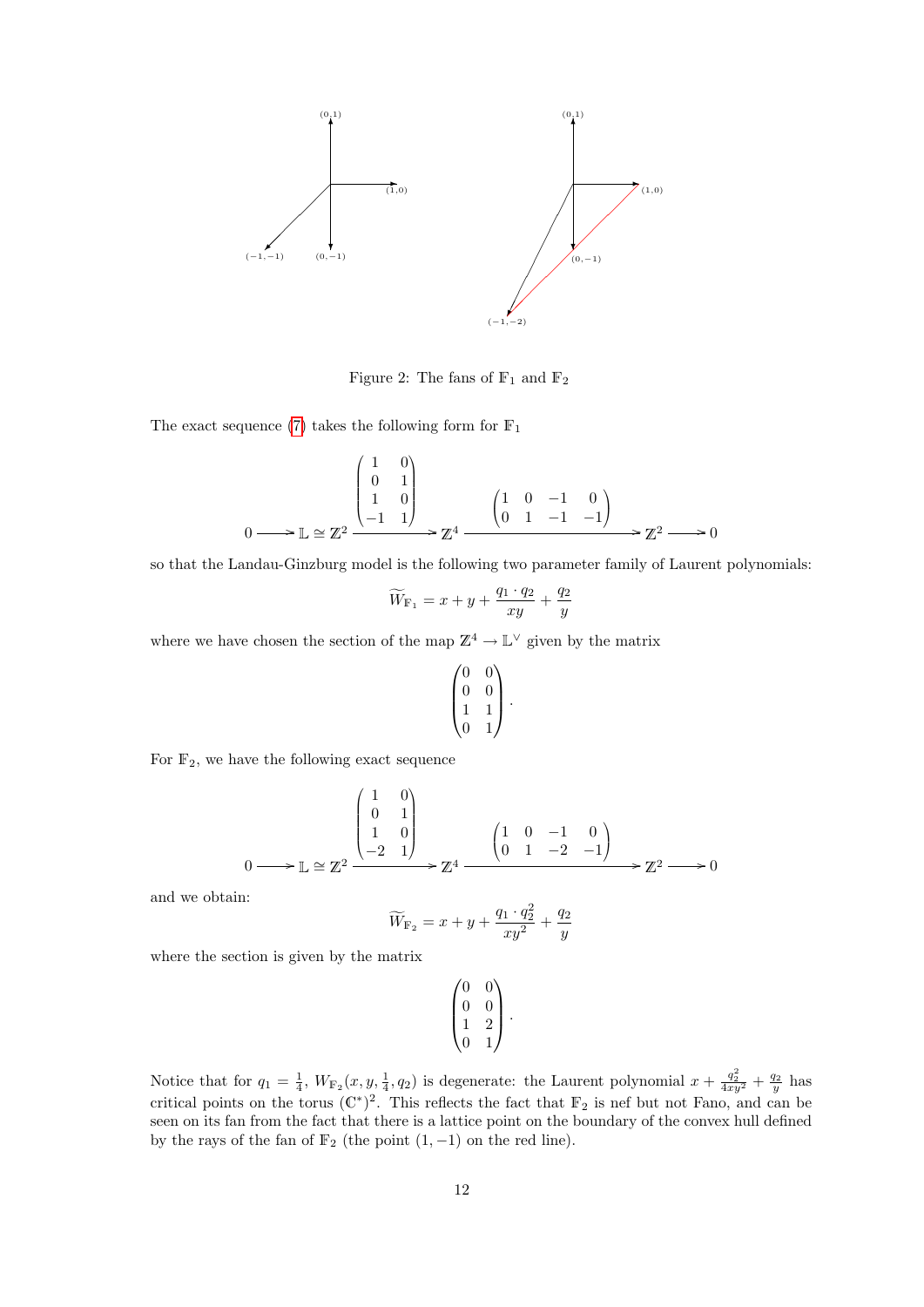## <span id="page-12-0"></span>5 Gauß-Manin systems and hypergeometric differential equations

In this section we describe how to associate a system of differential equations to the Landau-Ginzburg models defined above. These systems will ultimately be equal to the quantum  $\mathcal{D}\text{-module}$ , and this is precisely the kind of mirror correspondences we are interested in. However, the differential equations we are going to consider are interesting in their own right, and have been studied since a long time. They are related to the classical  $Gau\beta\text{-}Manin$  connection but they are more general in two respects: First, one has to take into account singularities which occur at the critical points of the Laurent polynomials. The corresponding object is called Gauß-Manin system, and is constructed in a functorial way using the general notion of direct image in the category of D-modules. Equivalently, and this is the point of view that we are going to adapt below, it is obtain as a twisted de Rham cohomology group. The second difference to the classical setup is that in order to mach with the quantum  $\mathcal{D}\text{-module}$ , we have to consider a variant of the Gauß-Manin system, which is obtained by a partial Fourier transformation. The solutions of the transformed systems can be obtained as oscillating integrals, whereas the original Gauß-Manin system consists of differential equations satisfied by period integrals over vanishing cycles. We will not explain in detail this more analytic point of view, one can find in [\[Her03,](#page-21-7) chapter 8] some explanations for the related case of germs of functions with isolated singularities. Notice also that the construction described below is carried out in the analytic category in [\[Iri09\]](#page-22-5).

In order to establish the mirror correspondence via differential equations satisfied by oscillating integrals, one needs to have a concrete description of these D-modules. Luckily, such a description is available in the toric case, and the systems obtained are said to have a hypergeometric structure. Hypergeometric functions and hypergeometric differential equations have a long history, starting at least with Gauß. We will not review here these developpements (one may consult, e.g., [\[Sti07\]](#page-23-0) for some classical aspects of the theory). Instead, we start with the following definition of the so-called GKZ-systems (after Gelfand, Kapranov and Zelevinski) taken from [\[GGZ87\]](#page-21-8) and [\[GZK89\]](#page-21-9) (see also the more recent reference [\[Ado94\]](#page-21-10)). Any system of hypergeometric equation can be rewritten as a GKZ-system (or a reduction of it). We also discuss the main properties of these D-modules, and for that purpose we recall some of the most important notions related to algebraic D-modules.

**Definition 5.1** (GKZ- or A-hypergeometric system). Consider a lattice  $\mathbb{Z}^n$  and vectors  $\underline{a}_1, \ldots, \underline{a}_m \in \mathbb{Z}^n$ which we also write as a matrix  $A = (a_1, \ldots, a_n)$ . Moreover, let  $\beta = (\beta_1, \ldots, \beta_n) \in \mathbb{C}^n$ . Write L for the module of relations of A and  $\mathcal{D}_{\mathbb{C}^m}$  for the sheaf of rings of algebraic differential operators on  $\mathbb{C}^m$  (where we choose  $x_1, \ldots, x_m$  as coordinates). Define

<span id="page-12-1"></span>
$$
\mathcal{M}_A^{\beta} := \mathcal{D}_{\mathbb{C}^s} / \left( (\Box_{\underline{l}})_{\underline{l} \in \mathbb{L}} + (Z_k)_{k=1,\dots t} \right),\tag{10}
$$

where

$$
\Box_{\underline{l}} := \Pi_{i:l_i<0} \partial_{x_i}^{-l_i} - \Pi_{i:l_i>0} \partial_{x_i}^{l_i}
$$

$$
Z_k := \sum_{i=1}^s b_{ki} x_i \partial_{x_i} + \beta_k
$$

 $\mathcal{M}^{\beta}_A$  is called hypergeometric system.

Notice that although the definition of  $\mathcal{M}_{A}^{\beta}$  involves infinitely many operators (one for each  $\underline{l} \in \mathbb{L}$  plus the finite number of operators  $Z_k$ ), the denominator of in formula [\(10\)](#page-12-1) is of course generated by a finite number of elements of  $\mathcal{D}_{\mathbb{C}^s}$ . However, and this is one important feature of the theory of GKZ-systems, in order to generate the ideal  $(\Box_l)_{l\in\mathbb{L}}$ , it is in general not not sufficient to take operators  $\Box_l$  where  $\underline{l}$  runs through a basis of L.

Next we are going to describe some general properties of GKZ-systems. In order to do this, we first recall some basic notions from the general theory of algebraic D-modules. As an example for a reference, the interested reader may consult [\[HTT08\]](#page-22-7) for the proofs and many more results.

**Definition-Lemma 5.2.** Let X be a smooth algebraic variety over  $\mathbb{C}$ ,  $\mathcal{D}_X$  the sheaf of algebraic differential operators on X and M be a coherent  $\mathcal{D}_X$ -module. Consider the usual filtration  $F_{\bullet}$  on D by orders of operators. The associated graded (sheaf of) rings  $gr_{\bullet}(\mathcal{D})$  equals the structure sheaf on the cotangent bundle  $T^*X$ .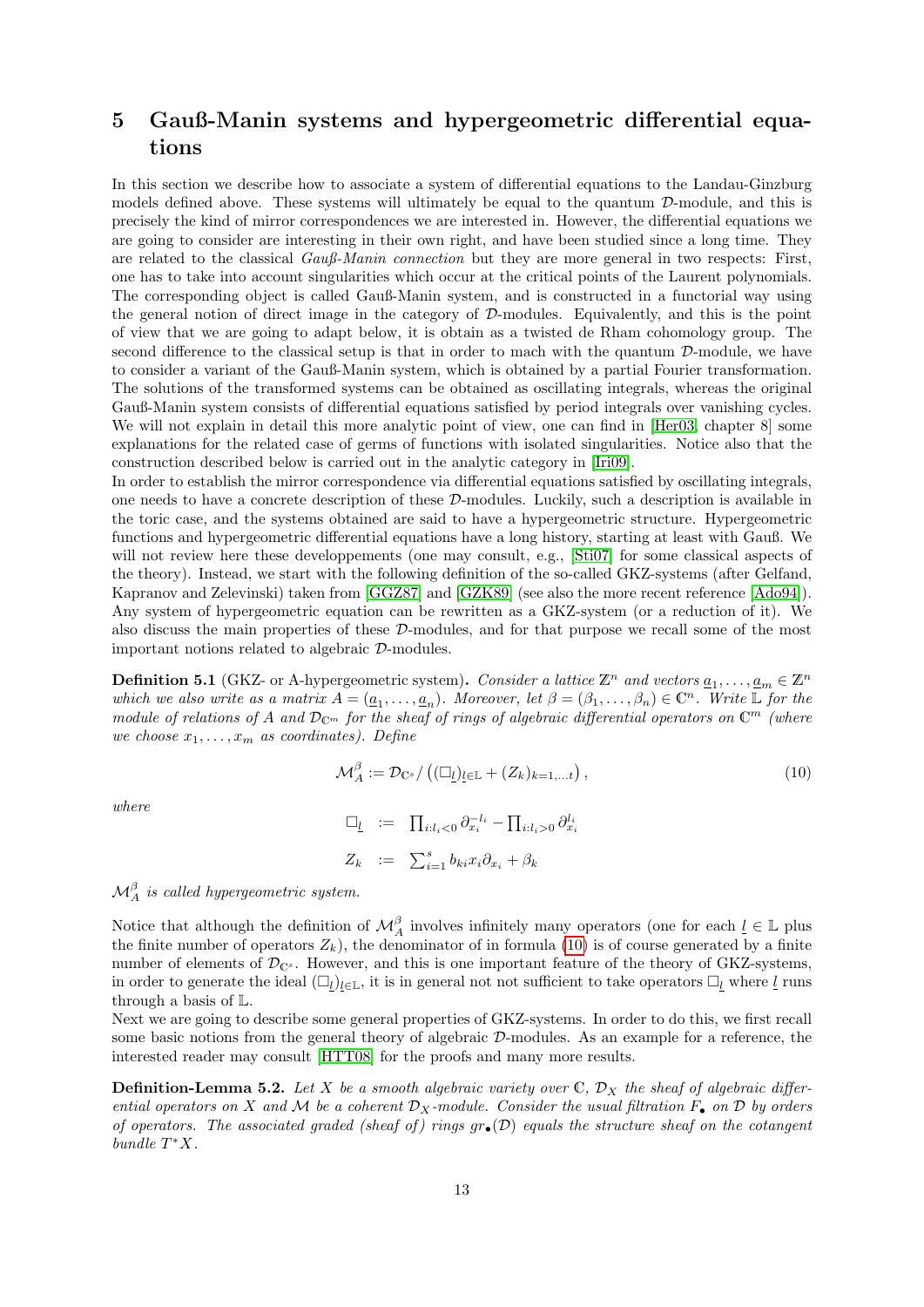- 1. A filtration  $F_{\bullet}\mathcal{M}$  is good if it is compatible with  $F_{\bullet}\mathcal{D}$ , i.e., if  $F_k\mathcal{D} \cdot F_l\mathcal{M} \subset F_{k+l}\mathcal{M}$  holds for all k, l and if this is an equality for l sufficiently large and if moreover we have that  $gr_{\bullet}(\mathcal{M})$  is  $gr_{\bullet}(\mathcal{D}) = \mathcal{O}_{T^*X}$ -coherent.
- 2. The characteristic variety char $(M)$  of a M is the reduced support of  $gr_{\bullet}(M)$  in  $T^*X$ . This subvariety does not depend on the choice of the good filtration  $F_{\bullet} \mathcal{M}$ .
- 3. M is holonomic iff char(M) is a Lagrangian subvariety of  $T^{\ast} \mathbb{C}^m$  for its natural symplectic structure, that is, iff the restriction of the symplectic form to all tangent spaces of smooth points of  $char(M)$ vanishes. Equivalently, M is holonomic iff  $\mathcal{E}xt_{\mathcal{D}_X}^p(\mathcal{M}, \mathcal{D}_X) = 0$  for all  $p \neq n$ .
- 4. Let  $\pi : T^*X \to X$  be the canonical projection. Let  $char(\mathcal{M}) = \bigcup C_i$  be the decomposition of char(M) into irreducible components. Suppose that the zero section  $T^*_XX$  of  $T^*X$  is a component of char(M) and that it is equal to  $C_1$ . Define the singular support  $\text{Sing}(\mathcal{M})$  to be  $\pi(\text{char}(M)\backslash C_1)$ , if  $T^*_XX \not\subset \text{char}(\mathcal{M})$ , then  $\text{Sing}(\mathcal{M}) = \text{Supp}(\mathcal{M})$ . The restriction  $\mathcal{M}_{|X \setminus C_1}$  is  $\mathcal{O}_X$ -locally free of rank k (k = 0 if Supp( $\mathcal{M}$ )  $\subseteq X$ ), and k is called the holonomic rank of  $\mathcal{M}$ . It is equal to the dimension of the space of (say, holomorphic) local solutions of M near a point in  $X\\Sing(M)$ .
- 5. M is regular if its restriction to any curve  $C \subset X$  is so, and this last condition can be reduced to the usual condition of regularity for linear systems of differential equations in one variable. A precise definition of regularity can be found, e.g., in [\[HTT08,](#page-22-7) chapter 6].

With all these notions in mind, we can describe the main properties of the GKZ-systems.

**Proposition 5.3.** Let A,  $\beta$  and  $\mathcal{M}_{A}^{\beta}$  be as above.

- 1.  $\mathcal{M}_{A}^{\beta}$  is holonomic for any A and any  $\beta$ . For generic  $\beta$ , the holonomic rank of  $\mathcal{M}_{A}^{\beta}$  is n!  $\text{vol}(\Delta(\underline{a}_1,\ldots,\underline{a}_n)),$  where  $\Delta(\underline{a}_1,\ldots,\underline{a}_n)$  denotes the convex hull of  $\underline{a}_1,\ldots,\underline{a}_n$  in  $\mathbb{R}^n$  and  $\text{vol}(-)$ is the normalized volume, which takes the value 1 on the hypercube  $[0,1]^n \subset \mathbb{R}^n$ . In particular, if  $\beta$  is generic, then  $n! \cdot \text{vol}(\Delta(\underline{a}_1, \ldots, \underline{a}_n))$  is the dimension of the solution space of the differential system defined by  $\mathcal{M}^{\beta}_A$  at a generic point of  $\mathbb{C}^m$ .
- 2.  $\mathcal{M}_{A}^{\beta}$  is regular if and only if  $\underline{a}_1, \ldots, \underline{a}_n$  is contained in an affine hyperplane of  $\mathbb{Z}^n$ .
- 3. The singular locus equals the degeneracy locus of the Laurent polynomial  $\sum_{i=1}^{m} x_i \cdot \underline{y}^{a_i}$ , where  $\underline{y}^{a_i}:=\prod_{k=1}^n y_k^{a_{ki}}, \ i.e., \ is \ equal \ to$

$$
\left\{(\lambda_1,\ldots,\lambda_m)\in\mathbb{C}^m\,|\,\forall\tau\in\partial\Delta(\underline{a}_1,\ldots,\underline{a}_n),\sum_{j:\underline{a}_j\in\tau}\lambda_j\underline{y}^{\underline{a}_j}\text{ has a critical point in }(\mathbb{C}^*)^n\right\}
$$

The differential systems that will appear in the mirror correspondence that we are going to explain are variants of special GKZ-systems. First, one starts with a regular GKZ-system, this is achieved by forcing the columns of the defining matrix to be contained in an affine hyperplane (see point (2) in the above proposition). Next there are two modifications to be carried out: A restriction of the parameter space, this corresponds to the chosen embedding  $l$  from equation [\(9\)](#page-9-1), and finally a Fourier-Laplace transformation which introduces irregular singularities. Let us explain these steps in some more detail. For the restriction just mentioned, we have to use the inverse image functor of D-modules, which we do not explain here (see again [\[HTT08\]](#page-22-7) for details).

- **Definition-Lemma 5.4.** 1. For a given matrix  $A \in M(n \times m, \mathbb{Z})$  with columns  $\underline{a}_1, \ldots, \underline{a}_m$ , let  $\underline{\widetilde{a}}_i :=$ <br>(1, c)  $\in \mathbb{Z}^{n+1}$  for a set  $\underline{a}_i$  (1, 0). While  $\widetilde{a}_i$  for the matrix with relaxing  $\widetilde$  $(1, \underline{a}_i) \in \mathbb{Z}^{n+1}$  for  $i = 1, ..., m$  and  $\tilde{\underline{a}}_0 = (1, \underline{0})$ . Write  $\tilde{A}$  for the matrix with columns  $\tilde{\underline{a}}_0, \tilde{\underline{a}}_1, ..., \tilde{\underline{a}}_m$ <br>and consider the hypergeometric systems  $\mathcal{M}_{\tilde{A}}^{\beta}$  for  $\beta \in \mathbb{C}^{$ 
	- 2. For any  $\mathbb{C}[\lambda_0,\ldots,\lambda_m]\langle \partial_0,\ldots,\partial_m\rangle$ -module M, define  $\mathrm{FL}_{\lambda_0}^{z^{-1}}$  $\int_{\lambda_0}^{z}$   $(\mathcal{M})[z]$  to be the operation of replacing  $\partial_0$  by  $z^{-1}$ ,  $\lambda_0$  by  $z^2\partial_z$  and by inverting  $z^{-1}$ , i.e., by tensoring with  $\mathbb{C}[z^{\pm},\lambda_1,\ldots,\lambda_m]$  over  $\mathbb{C}[z^{-1},\lambda_1,\ldots,\lambda_m]$ . Then  $\mathrm{FL}_{\lambda_0}^{z^{-1}}$  $\lambda_0^{z^{-1}}(\mathcal{M})[z]$  is a  $\mathbb{C}[z^{\pm},\lambda_1,\ldots,\lambda_m]\langle \partial_z,\partial_1,\ldots,\partial_m\rangle$ -module.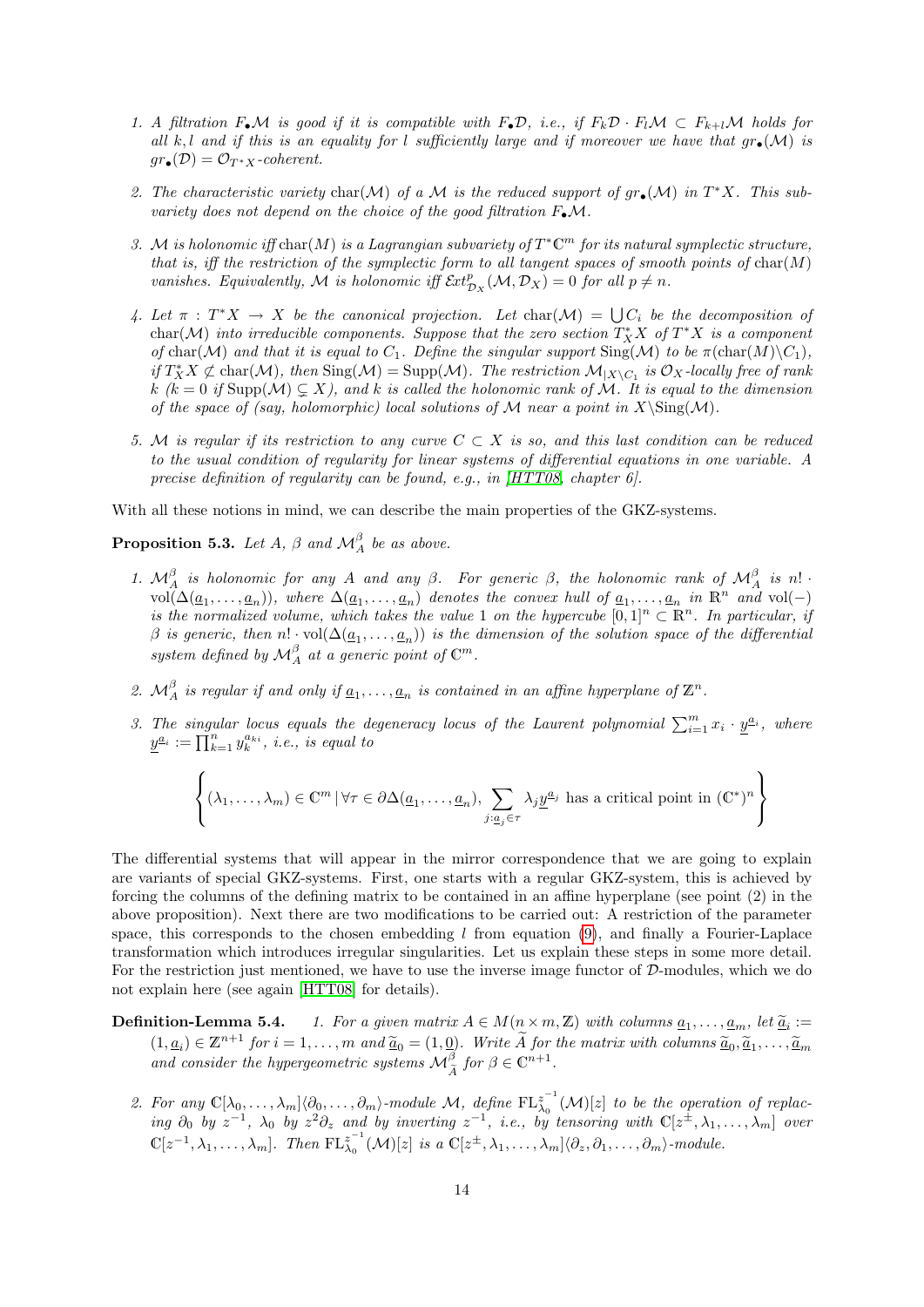3. Consider the chosen section  $l : Hom_{\mathbb{Z}}(\mathbb{L}, \mathbb{C}^*) \cong (\mathbb{C}^*)^r \to (\mathbb{C}^*)^{\Sigma(1)} \cong (\mathbb{C}^*)^m$  from equation [\(9\)](#page-9-1). Define

$$
\mathcal{QM}_{\widetilde{A}} := \left( (\mathrm{id}_{z}, l)^{+} \mathrm{FL}_{\lambda_{0}}^{z^{-1}} (\mathcal{M}_{\widetilde{A}}^{(1, \underline{0})})[z] \right)
$$

then  $\mathcal{QM}_{\widetilde{A}}$  is given as the quotient of  $\mathbb{C}[z^{\pm}, q_1^{\pm}, \ldots, q_r^{\pm}] \langle \partial_z, \partial_{q_1}, \ldots \partial_{q_r} \rangle$  by the left ideal generated by

$$
\widetilde{\Box}_{\underline{l}} := \prod_{a: p_a(\underline{l}) > 0} q_a^{p_a(\underline{l})} \prod_{i: l_i < 0} \prod_{\nu=0}^{-l_i - 1} \sum_{a=1}^r m_{ia} z q_a \partial_{q_a} - \nu z) - \prod_{a: p_a(\underline{l}) < 0} q_a^{-p_a(\underline{l})} \prod_{i: l_i > 0} \prod_{\nu=0}^{l_i - 1} \sum_{a=1}^r m_{ia} z q_a \partial_{q_a} - \nu z)
$$

for any  $l \in \mathbb{L}$  and by the single operator

$$
z^2 \partial_z - \sum_{a=1}^r K_{X_\Sigma}(p_a^\vee) q_a z \partial_{q_a}.
$$

4. Denote by  ${}_0\mathcal{Q}\mathcal{M}_{\widetilde{A}} \subset \mathcal{Q}\mathcal{M}_{\widetilde{A}}$  the  $\mathbb{C}[z, q_1^{\pm}, \ldots, q_r^{\pm}]$ -subalgebra generated by  $z^2\partial_z$  and  $zq_a\partial_{q_a}$  where  $a =$ 1, ..., r. Then  $\phi \mathcal{Q} \mathcal{M}_{\tilde{A}}$  is  $\mathbb{C}[z, q^{\pm}_1, \ldots, q^{\pm}_r]$ -free of rank n!  $\text{vol}(\Delta(\underline{a}_1, \ldots, \underline{a}_m))$  and it comes equipped with a connection operator with a pole of Poincaré rank one along  $z = 0$ .

There are many results in the literature concerning solutions of hypergeometric differential equations. In our setup, the I-function introduced above (definition [3.6\)](#page-8-1) will yield (cohomology valued) solutions of the GKZ-systems defined by a toric variety.

**Proposition 5.5.** Put  $\widetilde{I} := z^{K_{X_{\Sigma}}} \cdot z^{\mu} \cdot I$  ( $\mu$  is the grading operator on cohomology classes) and write  $\widetilde{I} = \sum_{t=0}^{s} \widetilde{I}_t \cdot T_t$ , where  $T_0, T_1, \ldots, T_s$  of  $H^*(X_{\Sigma}, \mathbb{C})$  is a homogeneous basis of  $H^*(X_{\Sigma}, \mathbb{C})$  as above. Then the components  $\tilde{I}_t$  yield solutions of the differential system  $\mathcal{QM}_{\tilde{A}}$  over a subset of  $\mathbb{C}_z^* \times (\mathbb{C}^*)^r$  on which the I-function is convergent. For a precise statement, see [\[RS10,](#page-22-4) proposition 3.12 and corollary 3.13].

The next step is to explain how we can associate a (version of a) GKZ-system to the Landau-Ginzburg models defined in section [4.](#page-8-0) As mentioned in the beginning of this section, this is done using the so-called twisted de Rham cohomology, which is a version of the more general Gauß-Manin system. Here is the corresponding definition, which is simplified to fit to our purpose.

**Definition 5.6.** Let U, K be a smooth affine algebraic varieties with  $\dim_{\mathbb{C}}(U) = n$  and  $\varphi = (F, pr)$ :  $U \times K \to \mathbb{C} \times K$  be an affine morphism, where  $F \in \mathcal{O}_{U \times K}$  and  $pr : U \times K \to K$  is the projection. Let z be a new variable and consider the following complex of  $\mathcal{O}_{U\times K}$ -modules with a  $\mathcal{O}_{C\times K}$ -linear differential

$$
\left(\Omega_{pr}^\bullet[z],zd-d\varphi\wedge\right)
$$

where  $\Omega_{pr}^{\bullet} := \Omega_U^{\bullet} \otimes_{\mathcal{O}_U} \mathcal{O}_{K \times U}$  are the differential forms relative to the projection map pr. Call  $H^n(\varphi) :=$  $H^n(\Omega_{pr}^{\bullet}[z],zd-d\varphi\wedge)$  the twisted de Rham cohomology of  $\varphi$  (more precisely, it is the de Rham complex of U with the differential twisted by  $\varphi$ ). Notice that in the examples we are interested in, all other cohomology groups  $H^i(\varphi)$  for  $i \neq 0$  will vanish. Moreover, define a connection operator  $\nabla : H^n(\varphi) \to$  $H^n(\varphi) \otimes \Omega^1_{\mathbb{C} \times U}(*\{0\} \times U)$  by

$$
\nabla_{\partial_z}(\omega) := -z^{-2} \cdot F \cdot \omega \nabla_X(\omega) := \text{Lie}_X(\omega) + z^{-1} \cdot X(F)\omega
$$

where  $\omega \in \Omega_{pr}^k$  and  $X \in \mathcal{T}_K$  and where the above formulas are extended to the whole module  $H^n(\varphi)$  by the Leibniz rule.

An appropriate version of the GKZ-system can be used to compute the twisted de Rham complex of the Landau-Ginzburg models we are interested in. Hence, let  $(\widetilde{W}, pr) : (\mathbb{C}^*)^n \times (\mathbb{C}^*)^r \to \mathbb{C} \times (\mathbb{C}^*)^r$  be a morphism as in section [4.](#page-8-0) Then we have the following.

**Theorem 5.7** ([\[RS10,](#page-22-4) corollary 3.3], [\[Iri09\]](#page-22-5)). There is an isomorphism of  $\mathcal{O}_{\mathbb{C}_z\times(\mathbb{C}^*)^r}$ -modules with connections on  $\mathbb{C}_z \times (\mathbb{C}^*)^r$ 

<span id="page-14-0"></span>
$$
H^n(\widetilde{W}, pr) \cong {}_0\mathcal{Q}M_{\widetilde{A}}.\tag{11}
$$

0 $\mathcal{QM}_{\tilde{A}}$  (and hence also  $H^n(\tilde{W}, pr)$ ) is locally free of rank n! · vol( $\Delta(\underline{a}_1, \ldots, \underline{a}_m)$ ) when restricted to the complement of the degeneracy locus Z defined in proposition [4.2.](#page-10-1) In particular, both objects are locally free over the whole of  $\mathbb{C}_z \times (\mathbb{C}^*)^r$  if  $X_{\Sigma}$  is Fano.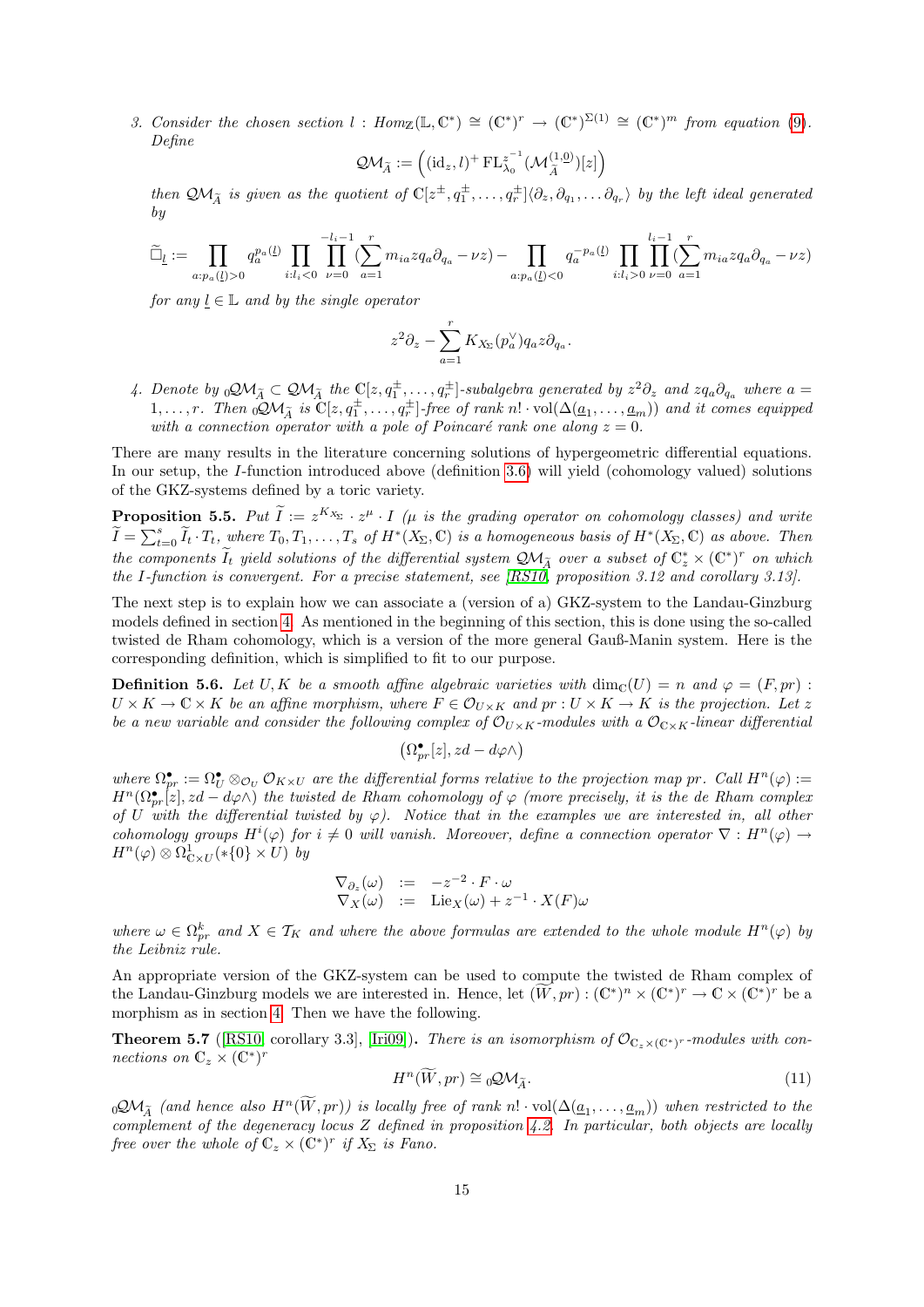Examples: Using the last theorem, we can give an explicit expression for the twisted de Rham cohomology for the examples considered in section [4.](#page-8-0)

1.  $X_{\Sigma} = \mathbb{P}^n$ : Recall that  $h^2(\mathbb{P}^n) = 1$  and hence  $(\widetilde{W}_{\mathbb{P}^n}, pr) : (\mathbb{C}^*)^n \times \mathbb{C}^* \to \mathbb{C} \times \mathbb{C}^*; (x_1, \ldots, x_n, q) \mapsto$  $x_1 + \ldots + x_n + q/(x_1 \cdot \ldots \cdot x_n)$ . Then we have

<span id="page-15-2"></span>
$$
H^{n}(\widetilde{W},pr) \cong \frac{\mathbb{C}[z,q^{\pm}]\langle z^{2}\partial_{z},qz\partial_{q}\rangle}{((zq\partial_{q})^{n+1}-q,z^{2}\partial_{z}+(n+1)q\partial_{q})}
$$
(12)

2.  $X_{\Sigma} = \mathbb{F}_1$ : We have  $h^2(\mathbb{F}_1) = 2$ ,  $(\widetilde{W}_{\mathbb{F}_1}, pr) : (\mathbb{C}^*)^2 \times (\mathbb{C}^*)^2 \to \mathbb{C} \times (\mathbb{C}^*)^2$ ;  $(x, y, q_1, q_2) \mapsto x + y + \frac{q_1 \cdot q_2}{xy} + \frac{q_2}{y}$  and

$$
H^n(\widetilde{W}, pr) \cong \frac{\mathbb{C}[z, , q_1^{\pm}, q_2^{\pm}]\langle z^2 \partial_z, z \partial_{q_1}, q_2 z \partial_{q_2} \rangle}{((q_1 z \partial_{q_1})^2 - q_1 (q_2 z \partial_{q_2} - q_1 z \partial_{q_1}), q_2 z \partial_{q_2} \cdot q_1 z \partial_{q_1} - q_2, z^2 \partial_z + q_1 z \partial_{q_1} + 2q_2 z \partial_{q_2}) )}
$$

3.  $X_{\Sigma} = \mathbb{F}_2$ : We have  $h^2(\mathbb{F}_1) = 2$ ,  $(\widetilde{W}_{\mathbb{F}_1}, pr) : (\mathbb{C}^*)^2 \times (\mathbb{C}^*)^2 \to \mathbb{C} \times (\mathbb{C}^*)^2$ ;  $(x, y, q_1, q_2) \mapsto x + y + \frac{q_1 \cdot q_2}{xy^2} + \frac{q_2}{y}$  and

$$
H^{n}(\widetilde{W},pr) \cong \mathbb{C}[z,q_{1}^{\pm},q_{1}^{\pm}]\langle z^{2}\partial_{z},z\partial_{q_{1}},q_{2}z\partial_{q_{2}}\rangle/I
$$

where  $I$  is the left ideal generated by

$$
\begin{array}{c} (q_1z\partial_{q_1})^2-q_1(q_2z\partial_{q_2}-2q_1z\partial_{q_1})(q_2z\partial_{q_2}-2q_1z\partial_{q_1}-1)\\ (zq_2\partial_{q_2})(zq_2\partial_{q_2}-2zq_1\partial_{q_1})-q_2\\ z^2\partial_{z}+2q_2z\partial_{q_2} \end{array}
$$

## <span id="page-15-0"></span>6 Non-commutative Hodge structures

In this section, which can be read almost independently of the other parts of the text, we will discuss some results on abstract non-commutative Hodge structures (called ncHodge structures for short in the sequel). The ultimate aim is to use ncHodge structures very much like ordinary ones, in particular, one would like to study period maps, Torelli problems etc. However, for the moment these kind of techniques are available only for a restricted class of ncHodge-structures (namely, the so-called regular ones). However, these are in a certain sense the building blocks for more general (irregular) ncHodge structures, which, as we will see, occur in mirror symmetry. In that sense any result for the regular case will certainly also be of importance for ncHodge structures defined by Landau-Ginzburg models.

We start with the very definition of a non-commutative Hodge structure. For simplicity, we suppress any notion of weights, that is, we consider only ncHodge structures of weight 0. Such structures almost never exists in (commutative or non-commutative) geometry, however, they are technically slightly simpler to treat and the adaption to the general case is not very difficult. We also omit the grading present in the definition in [\[KKP08\]](#page-22-8), as we are not going to discuss the (conjectural) construction of an ncHodge structures from a category, as described in loc.cit.

<span id="page-15-1"></span>Definition 6.1 (ncHodge structure, [\[HS07b\]](#page-22-9), [\[KKP08\]](#page-22-8), [\[Sab11\]](#page-22-10)). A real resp. rational non-commutative Hodge structure (of weight 0) consists of the following data:

- 1. An algebraic vector bundle H on  $\mathbb{C}_z$  (z being a fixed coordinate on  $\mathbb{C}$ ) of rank  $\mu$ .
- 2. A K-local system  $\mathcal L$  on  $\mathbb C^*$  (with K being either  $\mathbb R$  or Q), together with an isomorphism

$$
\mathrm{iso}: \mathcal{L} \otimes_{\mathbb{K}} \mathcal{O}_{\mathbb{C}^*} \rightarrow \mathcal{H}_{|\mathbb{C}^*}
$$

such that the connection  $\nabla$  induced by iso has a pole of order at most 2 at  $z = 0$  and a regular singularity at  $z = \infty$ .

3. A polarizing symmetric form  $P: \mathcal{L} \otimes j^* \mathcal{L} \to \underline{\mathbb{K}}_{\mathbb{C}^*}$  (where  $j(z) = -z$ ), which induces a nondegenerate pairing

$$
P: \mathcal{H} \otimes_{\mathcal{O}_C} j^* \mathcal{H} \to \mathcal{O}_C
$$

In particular, we have an induced non-degenerate pairing  $[P] : \mathcal{H}/z\mathcal{H} \times \mathcal{H}/z\mathcal{H} \to \mathbb{C}$ .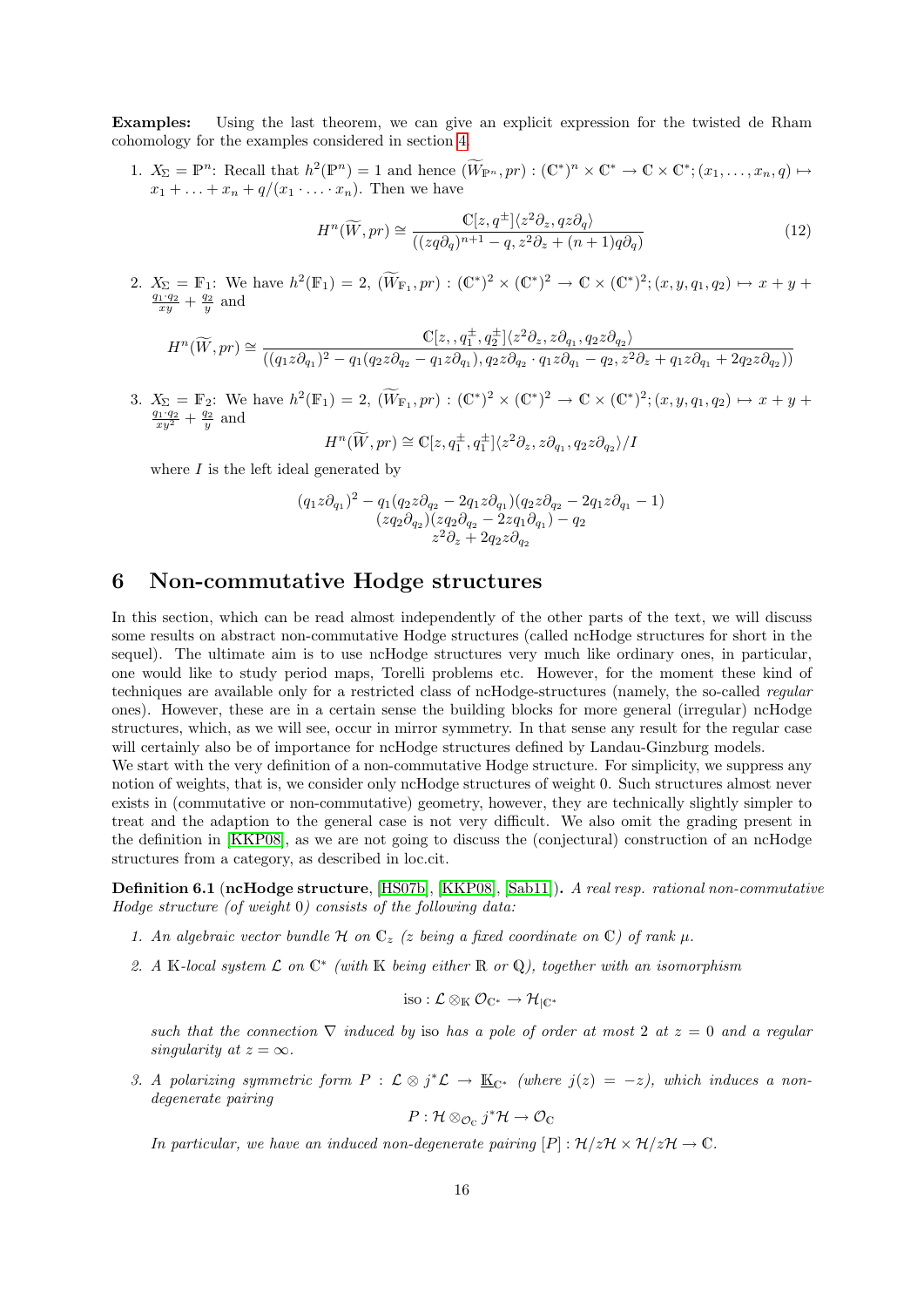### 4. There is an isomorphism

$$
\mathcal{H} \otimes_{\mathcal{O}_C} \widehat{\mathcal{O}}_{\mathbb{C}}[*\{0\}] \cong \oplus_{i=1}^k (\mathcal{R}_i, \nabla_i) \otimes e^{u_i/z}
$$

where  $u_1, \ldots, u_k \in \mathbb{C}$ , where  $\widehat{\mathcal{O}}_{\mathbb{C}}$  denotes the completion of  $\mathcal{O}_{\mathbb{C}}$  at  $z = 0$  and where  $(\mathcal{R}_i, \nabla_i)$  are formal meromorphic bundles (i.e., locally free  $\widehat{\mathcal{O}}_{\mathbb{C}}(*\{0\})$ -modules) equipped with a connection with regular singularity at  $z = 0$ .

If all  $u_i$  in this decomposition are equal to zero, then  $\mathcal{H} \otimes \mathcal{O}_{\mathbb{C}}(*0)$  is a regular  $\mathcal{D}_{\mathbb{C}_z}$ -module, and we say that the  $(\mathcal{H}, \mathcal{L}, \text{iso}, P)$  is regular in this case.

5. Consider the morphism  $\gamma : \mathbb{P}^1 \to \mathbb{P}^1$  given by  $\gamma(z) = 1/\overline{z}$ , and glue the bundle H on C and the bundle  $\overline{\gamma^*\mathcal{H}}$  on  $\mathbb{P}^1\setminus\{0\}$  via an identification of the local systems  $\mathcal{L}\otimes_{\mathbb{K}}\mathbb{C}$  and  $\overline{\gamma^*\mathcal{L}\otimes_{\mathbb{K}}\mathbb{C}}$  on  $\mathbb{C}^*$ . Using the flat structure, it suffices to define this identification on  $S^1$  only and here it is given by complex conjugation called  $\tau$ , that is, by conjugation with respect to K-structure  $\mathcal L$  in  $\mathcal L_{\mathbb C}$ . Call the resulting holomorphic bundle  $\widehat{\mathcal{H}} \to \mathbb{P}^1$ . Then we call H pure iff  $\widehat{\mathcal{H}} \cong \mathcal{O}_{\mathbb{P}^1}^{\mu}$  and pure polarized if it is pure, and if the hermitian form

$$
h := P(-, \tau -) : H^0(\mathbb{P}^1, \widehat{\mathcal{H}}) \times H^0(\mathbb{P}^1, \widehat{\mathcal{H}}) \longrightarrow \mathbb{C}
$$

is positive definite. Notice that  $\tau$  induces an anti-linear involution on the space of global sections of the trivial bundle  $\mathcal{H}$ .

The following result gives a partial explanation of the term "ncHodge": namely, it shows how ordinary Hodge structures can be seen as ncHodge-structures.

<span id="page-16-0"></span>Proposition 6.2 ([\[KKP08,](#page-22-8) lemma 2.9],[\[HS07b,](#page-22-9) section 5]). The functor sending a real resp. rational Hodge structure  $(V_{\mathbb{K}}, F^{\bullet}V_{\mathbb{C}}, w)$  to the ncHodge structure given by  $\mathcal{H} := \bigoplus_{k \in \mathbb{Z}} z^{-k} F^k V_{\mathbb{C}} \subset V_{\mathbb{C}} \otimes_{\mathbb{C}} \mathbb{C}[z, z^{-1}]$ (where  $\mathcal{L} \cong V_{\mathbb{K}} \subset V_{\mathbb{C}} \otimes_{\mathbb{C}} \mathbb{C}[z, z^{-1}]$ ) is fully faithful. Its image are the ncHodge structures where  $\nabla$  has a logarithmic pole (i.e., a pole of order 1) on H at zero and such that the monodromy of  $\nabla$  is trivial.

Remark: We will not give any more details on the origins of the name non-commutative Hodge structures. The basic idea (which is described in [\[KKP08\]](#page-22-8) but which is for the moment merely a collection of conjectures) is that one can find such structures starting from a certain triangulated category. The object which is supposed to underly a non-commutative Hodge structure is the so-called negative cyclic homology of this category. In some special cases, one expects to get back ncHodge structures constructed directly from geometric input data via this general categorical setup. See, e.g. [\[Shk11\]](#page-23-1) for the case of isolated hypersurface singularities (the example from theorem [6.9](#page-18-1) below).

A very important feature of the theory is the study of families of ncHodge structures, very much similar to the case of ordinary Hodge structures. The classical notion of Griffiths transversality is expressed as a certain pole order property of a family of ncHodge structures.

Definition 6.3. A variation of (pure resp. pure polarized) ncHodge structures on a complex manifold M is a vector H bundle on  $\mathbb{C}_z \times M$ , equipped with a connection operator with poles along  $\{0\} \times M$  such that

- 1. For any vector field X on M, H is invariant under the operator  $z\nabla x$ .
- 2. For any point  $c \in M$ , the restriction of H to  $\mathbb{C}_z \times \{c\}$  is a (pure resp. pure polarized) ncHodge structure in the sense of definition [6.1](#page-15-1)

One checks that for a variation of ncHodge structures coming from an ordinary one, that is, such that the restriction to each point in the parameter space lies in the essential image of the functor considered in proposition [6.2,](#page-16-0) the pole order property  $(1)$  in the above definition is equivalent to the Griffiths transversality property of the variation of Hodge structures we started with.

A regular ncHodge structure has a set of discrete invariants, the so called spectral numbers. They will be used below for the construction of classifying spaces. We give the definition together with some of the main properties.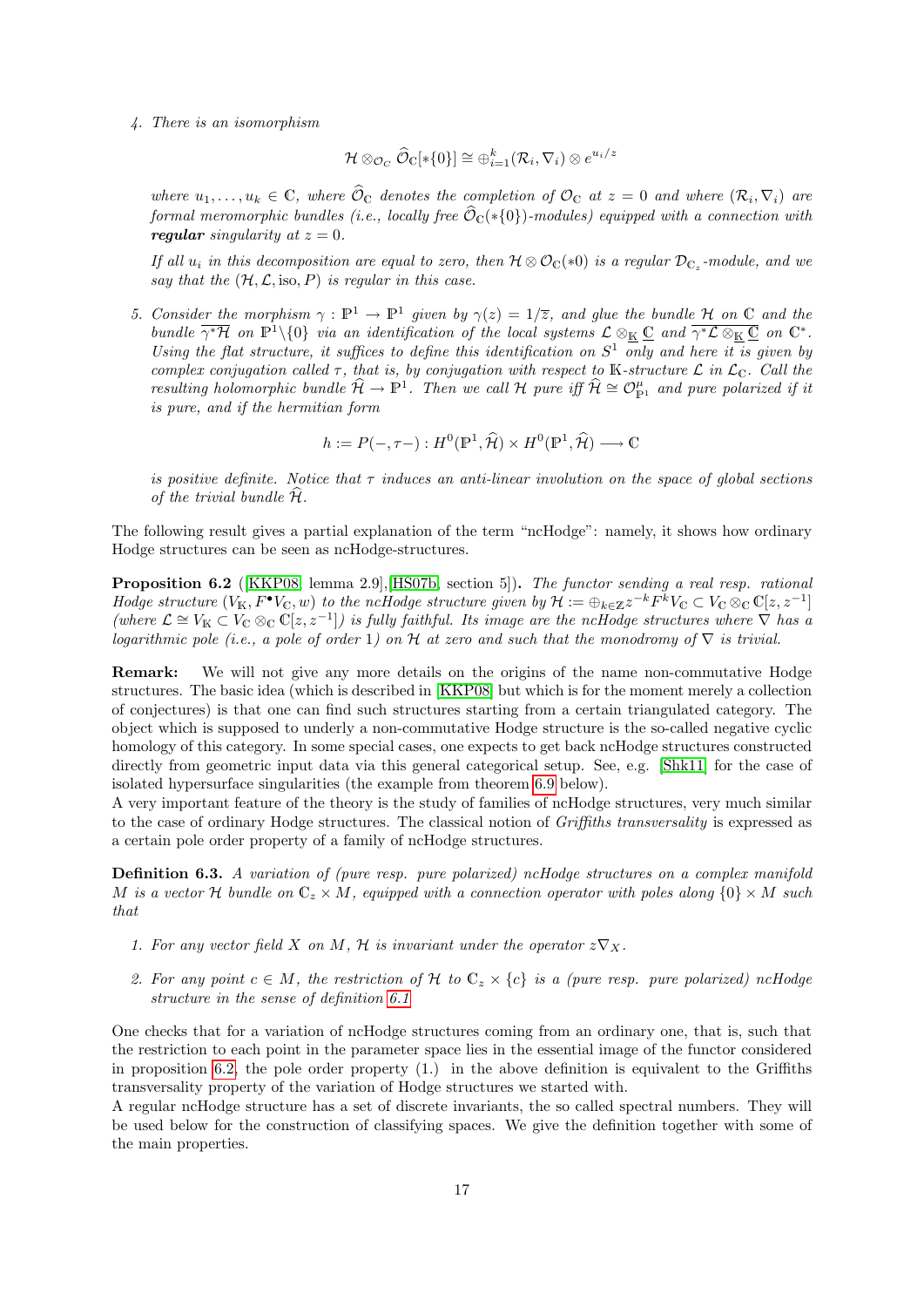**Definition-Lemma 6.4.** Let  $(H, \mathcal{L}, \text{iso}, P)$  be a **regular** ncHodge structure and suppose that the monodromy of the local system  $\mathcal L$  is quasi-unipotent, i.e, that the monodromy operator  $T$  on the space of (flat multivalued) sections of  $\mathcal L$  satisfies  $(T^n - Id)^m = 0$  for some non-negative integers m, n. This condition is equivalent to the fact that the eigenvalues of  $T$  are roots of unity, and it is satisfied in virtually all examples coming from geometry.

1. Define the spectrum (which is actually an invariant of H and  $\nabla$  only) by

$$
\mathrm{Sp}(\mathcal{H},\nabla)=\sum_{\alpha\in\mathbb{Q}}\dim_{\mathbb{C}}\left(\frac{Gr_{V}^{\alpha}\mathcal{H}}{Gr_{V}^{\alpha}z\mathcal{H}}\right)\cdot\alpha\in\mathbb{Z}[\mathbb{Q}],
$$

where  $V^{\bullet}H(*D)$  is the canonical V-filtration, also called Kashiwara-Malgrange filtration, on the  ${\cal D}_{{\mathbb C}_z}$ -module  ${\cal H}(*0)$  (see, e.g. [\[Her02,](#page-21-11) section 7.2]). It induces a filtration  $V^\bullet {\cal H}$  on the lattice  $H \subset \mathcal{H}(*0)$ , which is used in the above definition through its graded parts  $Gr_V^{\alpha} \mathcal{H}$ . Notice that the V-filtration is indexed by  $\mathbb{Q}$ , which corresponds to the quasi-unipotency of  $\mathcal{L}$ .

We also write  $Sp(H, \nabla)$  as a tuple  $\alpha_1, \ldots, \alpha_\mu$  of  $\mu$  numbers (with  $\mu = \text{rank}(H)$ ), ordered by  $\alpha_1 \leq$  $\ldots \leq \alpha_{\mu}$ .

- 2.  $\alpha$  is a spectral number, that is, we have  $\dim_{\mathbb{C}}(Gr_{V}^{\alpha}(\mathcal{H}/z\mathcal{H})) > 0$ , only if  $e^{-2\pi i \alpha}$  is an eigenvalue of the monodromy operator T.
- 3. The spectrum satisfies  $\alpha_i = -\alpha_{\mu+1-i}$  (more generally, if we allow weights, then we have  $\alpha_i$  +  $\alpha_{\mu+1-i} = w$  for an ncHodge structure of weight w).

A fundamental tool in the study of Hodge structures is the theory of classifying spaces and period maps associated to a variation of Hodge structures. A similar result exists in the non-commutative case, and can be expressed as follows.

**Theorem 6.5.** 1. [\[HS10,](#page-22-11) theorem 7.3] Fix a quasi-unipotent K-local system  $\mathcal{L}$  on  $\mathbb{C}^*$  and the polarizing form  $P: \mathcal{L} \otimes j^* \mathcal{L} \to \underline{\mathbb{K}}_{\mathbb{C}^*}$ . Fix also a rational number  $\alpha_1$  such that  $e^{-2\pi i \alpha_1}$  is an eigenvalue of the monodromy of  $\mathcal{L}$ . Moreover, suppose that  $\alpha_1 \leq 0$  (or, more generally, that  $\alpha_1 \leq \frac{w}{2}$ , where w is a fixed integer that will be the weight of the ncHodge structures to consider). Put

$$
\mathcal{M} \quad := \quad \{ (\mathcal{H}, \nabla_z) \, | \, \mathcal{H} \to \mathbb{C}_z \text{ vector bundle, } \nabla_z \in \text{Aut}_{\mathbb{C}}(\mathcal{H}_{|\mathbb{C}_z^*}) \text{ connection, } (z^2 \nabla_z)(\mathcal{H}) \subset \mathcal{H},
$$
\n
$$
\text{Sp}(\mathcal{H}, \nabla) \subset [\alpha_1, -\alpha_1] \cap \mathbb{Q}, \exists \text{ iso} : \mathcal{L} \otimes_{\mathbb{K}_{\mathbb{C}^*}} \mathcal{O}_{\mathbb{C}^*} \xrightarrow{\cong} \mathcal{H}_{|\mathbb{C}^*}, P(\mathcal{H}, \mathcal{H}) \subset z^w \mathcal{O}_{\mathbb{C}_z} \text{ non-degenerate} \}
$$

Then  $M$  is a projective variety which is stratified by locally closed smooth subvarieties parameterizing bundles with connection with fixed spectral numbers.

M comes equipped with a universal bundle  $\mathcal{H}^{\mathcal{M}} \to \mathbb{C}_z \times \mathcal{M}$  with a relative connection  $\nabla_z$ , and a polarizing form defined by P.

2. [\[HS10,](#page-22-11) section 8] Define

 $\mathcal{M}^{pp} := \{x \in \mathcal{M} \, | \, (\mathcal{H}^{\mathcal{M}}, \mathcal{L}, \text{iso}, P)_{|\mathbb{C} \times \{x\}} \text{ is a pure polarized ncflodge structure}\}\$ 

(this is an open subvariety of M), then the tangent sheaf  $\Theta_{\mathcal{M}^{pp}}$  of  $\mathcal{M}^{pp}$  can be endowed with a positive definite hermitian metric h, which defines a distance function  $d_h$  on  $\mathcal{M}^{pp}$ .

3. [\[HS10,](#page-22-11) theorem 8.6] The metric space  $(\mathcal{M}^{pp}, d_h)$  is complete.

The following result describes the period maps which are analogues of the classical period maps for variations of ordinary Hodge structures.

**Proposition 6.6.** Let  $(H, \mathcal{L}, \text{iso}, P)$  be a variation of regular pure polarized ncHodge structures on a simply connected manifold M, and let  $\alpha_1$  be the smallest spectral number of the restriction of  $(\mathcal{H}, \nabla)$  to a generic point of M. Then there is a period map  $\phi_{ncHodge}: M \to \mathcal{M}^{pp}$  satisfying  $\phi_{ncHodge}^*(\mathcal{H}^{\mathcal{M}}) \cong \mathcal{H}$ . If the spectrum of  $(\mathcal{H}, \nabla)$  is constant on M, then the holomorphic sectional curvature  $\kappa$  of the metric h on  $\Theta_{\mathcal{M}^{pp}}$  will be negative and bounded from above by a negative number on the image  $\text{Im}(d\phi_{ncHodge})$  of the derivative  $d\phi_{ncHodge} : \mathcal{T}_M \to \phi_{ncHodge}^* \Theta_{\mathcal{M}^{pp}}$  of the period map.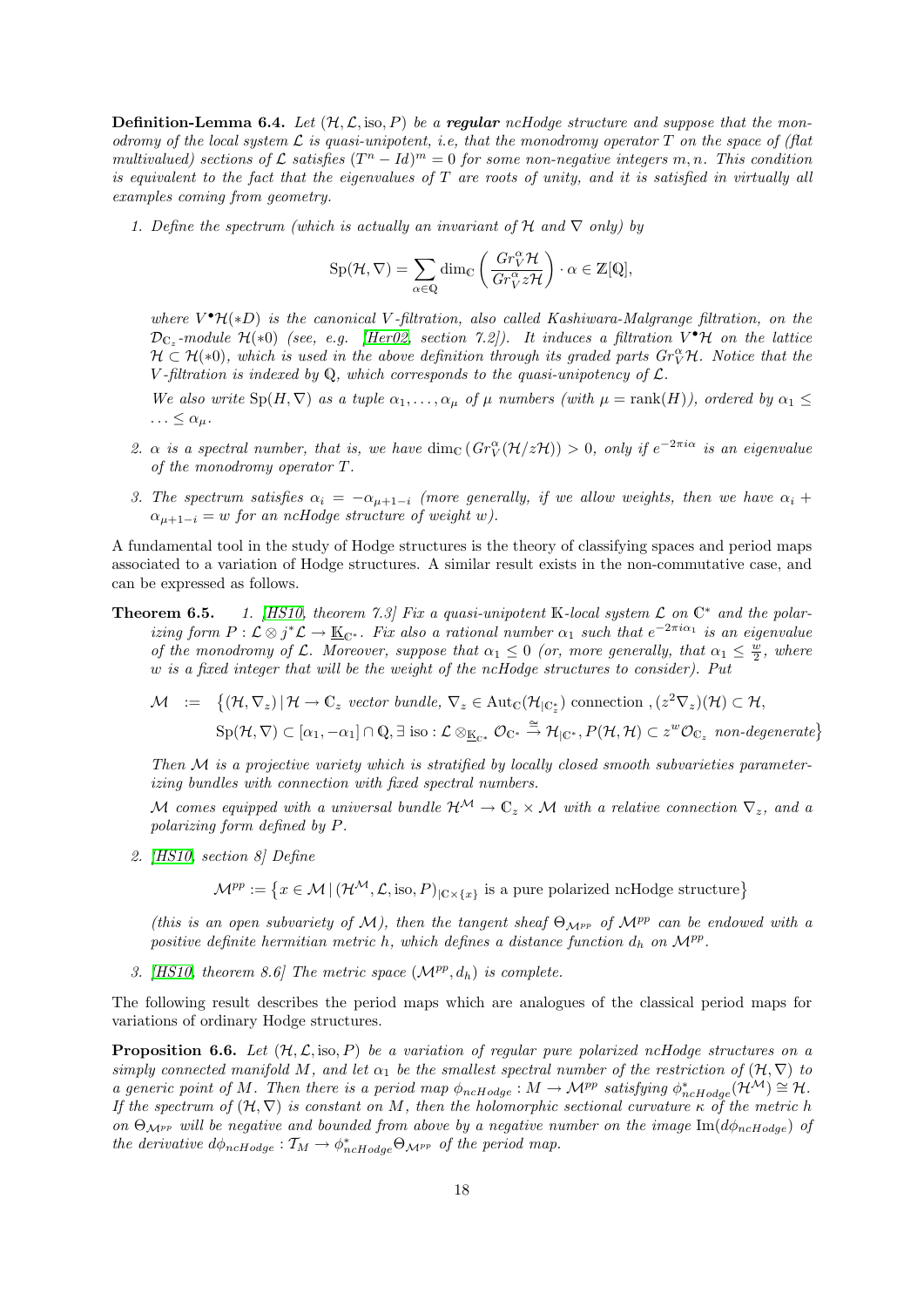Using standard tools from complex hyperbolic analysis, we obtain the following two consequences.

- **Corollary 6.7.** 1. [\[HS07a,](#page-22-12) corollary 4.5] Let  $(H, \mathcal{L}, \text{iso}, P)$  be a variation of pure polarized regular ncHodge-structures on  $\mathbb{C}^n$  with constant spectrum. Then the associated period map  $\phi_{ncHodge}$  is constant, in other words H is stable under  $\nabla$ . One says that  $(\mathcal{H}, \mathcal{L}, \text{iso}, P)$  is a trivial variation of ncHodge structures in this case.
	- 2. [\[HS10,](#page-22-11) theorem 9.5] Let X be a complex manifold,  $Z \subset X$  a complex space of codimension at least two. Suppose that the complement  $Y := X\setminus Z$  is simply connected. Let  $(\mathcal{H}, \mathcal{L}, \text{iso}, P)$  be a variation of pure polarized regular ncHodge-structures on the complement Y which has constant spectral numbers. Then this variation extends to the whole of  $X$ , with possibly jumping spectral numbers over Z.

### Remarks:

- 1. The first statement from the above corollary even extends to the irregular case. However, if we do not suppose that the connection  $\nabla$  is regular along  $z = 0$ , then we need some kind of regularity along the boundary of the parameter space, e.g. along  $\mathbb{P}^n\backslash\mathbb{C}^n$ . Such a property exists, and is called tameness of the associated harmonic bundle. See [\[HS10,](#page-22-11) corollary 6.3] for a precise statement.
- 2. The second statement treats extensions of regular ncHodge structures over codimension two subvarieties. The question how to extend a variation over a divisor is perhaps even more important. In that case, we need the full power of the limit statements for harmonic bundle, due to Mochizuki (see [\[Moc07\]](#page-22-13)). We also need to take care of the possible monodromy along the boundary divisor, this can be done by adding the structure of a lattice (i.e., a  $\mathbb{Z}$ -local subsystem of  $\mathcal{L}$ ). A precise formulation of the result for extensions over divisors can be found in [\[HS10,](#page-22-11) theorem 9.7].

The following fundamental theorem shows how ncHodge structures occur in geometry. It concerns a certain type of regular functions on smooth affine varieties, called cohomologically tame. Without giving the precise definition of this notion (see [\[Sab06\]](#page-22-14)) let us just mention that such functions have isolated critical points and satisfy moreover an assumption concerning their behavior at infinity (in the fibres of an appropriate compactification). In particular, convenient and non-degenerate Laurent polynomials, like the Landau-Ginzburg model of a toric Fano manifold are cohomologically tame.

<span id="page-18-2"></span>**Theorem 6.8** ([\[Sab08\]](#page-22-15)). Let U be a smooth affine manifold and  $f: U \to \mathbb{C}$  a cohomologically tame function. Then the twisted de Rham cohomology  $H<sup>n</sup>(f)$  underlies a pure polarized non-commutative Hodge structure.

There is another important class of examples where the twisted de Rham cohomology can be equipped with an ncHodge structure. These are germs of holomorphic functions with isolated critical points also called isolated hypersurface singularities. However, and this is one of the main issues of study in this socalled local case, the corresponding structure does not necessarily satisfy the condition (5.) in definition [6.1.](#page-15-1) Nevertheless, we have the following result.

<span id="page-18-1"></span>**Theorem 6.9** ([\[HS07b,](#page-22-9) corollary 11.4]). Let  $f : (\mathbb{C}^{n+1},0) \to (\mathbb{C},0)$  be an isolated hypersurface singularity. Then for a sufficiently large real number  $r$ , the twisted de Rham cohomology of an appropriate representative of the germ  $r \cdot f$  underlies a pure polarized ncHodge structure.

## <span id="page-18-0"></span>7 Mirror symmetry statements

Using all the objects introduced above we can now express mirror correspondences as isomorphisms of systems of differential equations. This identification relies on Givental's theorem (theorem [3.7](#page-8-2) above), and yields an isomorphims of vector bundle with connections on  $\mathbb{C}_z \times (\mathbb{C}^*)^r$ . This is the first result of this section. However, from a physical point of view, we would like to express the mirror correspondence as an isomorphism of so-called Frobenius manifolds, which appear as moduli spaces of two dimensional topological field theory in physics. The cohomology of any, say smooth projective, variety carries a Frobenius structure which is defined precisely using the quantum multiplication. We introduce this notion here and show briefly (refering to [\[RS10\]](#page-22-4) for more details) how to construct such a manifold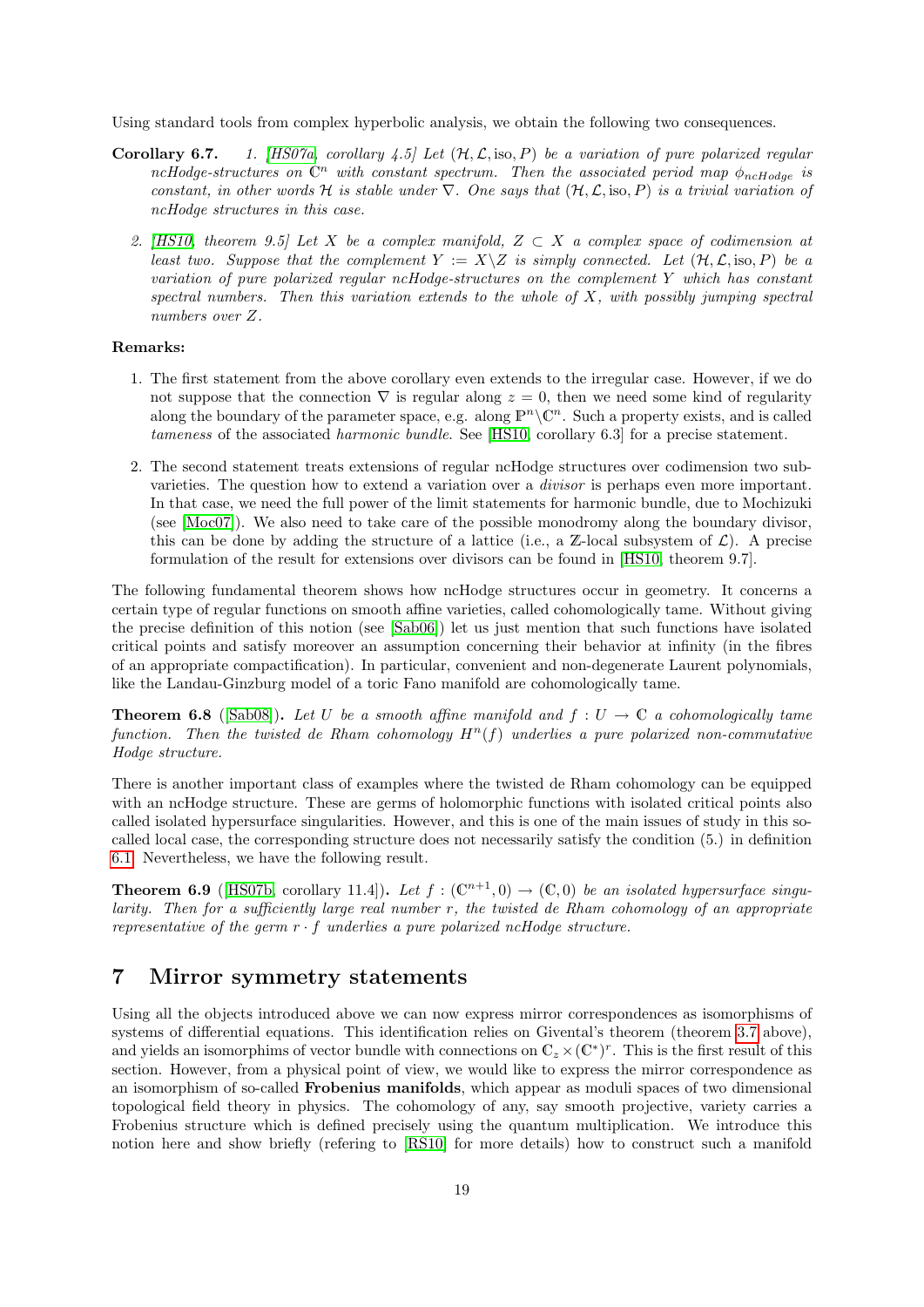from the Landau-Ginzburg model. The final result then says that there is an isomorphism of Frobenius manifolds between the A-model and the B-model, and this can be considered to be the culminating point of this version of mirror symmetry for smooth toric varieties with ample or nef anticanonical bundle. Let us start with the very definition of a Frobenius manifold. For our purpose, we also need an extended version called logarithmic Frobenius manifold, which takes into account the degeneration behavior of the quantum multiplication at the large radius volume limit.

### Definition 7.1. Let M be a complex manifold.

- 1. A Frobenius structure on M is given by two tensors  $\circ \in (\Omega_M)^{\otimes 2} \otimes_{\mathcal{O}_M} \mathcal{T}_M$ ,  $g \in (\Omega_M)^{\otimes 2}$  and two vector fields  $E, e \in \mathcal{T}_M$  subject to the following relations.
	- (a) ∘ defines a commutative and associative multiplication on  $T_M$  with unit e.
	- (b) g is bilinear, symmetric and non-degenerate.
	- (c) For any  $X, Y, Z \in \mathcal{T}_M$ ,  $g(X \circ Y, Z) = g(X, Y \circ Z)$ .
	- (d) g is flat, i.e., locally there are coordinates  $t_1, \ldots, t_u$  on M such that the matrix of g in the basis  $(\partial_{t_1}, \ldots, \partial_{t_\mu})$  is constant.
	- (e) Write  $\nabla$  for the Levi-Civita connection of g, then the tensor  $\nabla \circ$  is totally symmetric.
	- (f)  $\nabla(e) = 0$ .
	- (g)  $\text{Lie}_F(\circ) = \circ$ ,  $\text{Lie}_F(g) = D \cdot g$  for some  $D \in \mathbb{C}$
- 2. Now suppose that  $\dim_{\mathbb{C}}(M) > 0$  and let  $D \subset M$  be a simple normal crossing divisor. Suppose that  $(M\setminus D, \circ, q, e, E)$  is a Frobenius manifold. Then we say that it has a logarithmic pole along D (or that  $(M, D, \circ, g, e, E)$  is a logarithmic Frobenius manifold for short) if  $\circ \in \Omega^1_M(\log D)^{\otimes 2}$  $\mathcal{T}_M(\log D)$ ,  $g \in \Omega^1_M(\log D)^{\otimes 2}$ ,  $E, e \in \mathcal{T}(\log D)$  and if g is non-degenerate on  $\mathcal{T}_M(\log D)$ . Here  $\Omega^1(\log D)$  resp.  $\mathcal{T}(\log D)$  are the sheaves of logarithmic differential forms resp. logarithmic vector fields along D.

The following is the basic result which explains why Frobenius structures enter into the mirror symmetry picture.

<span id="page-19-0"></span>**Theorem 7.2** (see, e.g., [\[Man99\]](#page-22-16)). Let X be smooth projective and convex (this last assumption is not essential). Define a multiplication  $\circ$  on the tangent bundle of the cohomology space  $H^*(X, \mathbb{C})$  as was done above before definition [3.2.](#page-6-2) Define a constant (hence flat) pairing  $g(-,-)$  on  $TH^*(X,\mathbb{C})$  by the non-degenerate Poincaré metric on  $H^*(X, \mathbb{C})$ . Put  $e = 1 \in H^0(X, \mathbb{C})$  and recall from the definition of the quantum D-module (equations [\(6\)](#page-7-0)) that  $E = \sum_{i=0}^{s} \left(1 - \frac{\deg(T_i)}{2}\right) t_i \partial_{t_i} + \sum_{a=1}^{r} k_a \partial_{T_a}$ , where  $\sum_{a=1}^{r} k_a T_a =$  $c_1(X)$ . Then the tuple  $(H^*(X, \mathbb{C}), \circ, g, e, E)$  defines a formal germ of a Frobenius manifold at  $t_0 = t_1 =$  $\ldots = t_s = 0.$ 

The fact that we do not know in general whether the quantum product is convergent forces us to restrict to formal germs in the last theorem. However, as explained above, we do not worry about convergence questions in this paper, so that we simply assume that there is a certain subspace of  $H^*(X, \mathbb{C})$  on which we have a holomorphic Frobenius structure, and we also want this subspace to contain a neighborhood of the large radius limit. Then the divisor axiom for Gromov-Witten invariants yields

**Lemma 7.3** ([\[Rei09,](#page-22-17) section 2.1.2]). Let  $U \subset H^0(X, \mathbb{C}) \oplus (H^2(X, \mathbb{C})/2\pi i H^2(X, \mathbb{Z})) \oplus H^{>2}(X, \mathbb{C})$  be a domain of convergence of the quantum product, and assume that a point  $(t_0, q, t)$  is contained in U if it is small enough in the standard hermitian metric of  $\mathbb{C}\times(\mathbb{C}^*)^r\times\mathbb{C}^{s-r-1}$ . Let  $\overline{U}\subset\mathbb{C}^s$  be the closure (i.e., including points where  $q_a = 0$  for some  $a = 1, ..., r$ ). Then the Frobenius structure on U extends to a logarithmic Frobenius structure on  $(\overline{U}, D)$ , where  $D = \bigcup_{a=1}^{r} D_a$ , with  $D_a = \{q_a = 0\}$ .

Our next task is to explain how one can construct a Frobenius structure (which will also acquire logarithmic poles along a normal crossing divisor) starting from a Landau-Ginzburg model, that is, from a family of Laurent polynomials  $\widetilde{W} : (\mathbb{C}^*)^n \times (\mathbb{C}^*)^r \to \mathbb{C}$ . We use the twisted de Rham cohomology constructed in section [5,](#page-12-0) and the isomorphism [\(11\)](#page-14-0) expressing it by hypergeometric differential equations. The main step towards the construction of Frobenius manifolds is contained in the following proposition. In order to keep notations simple, we restrict to the Fano case.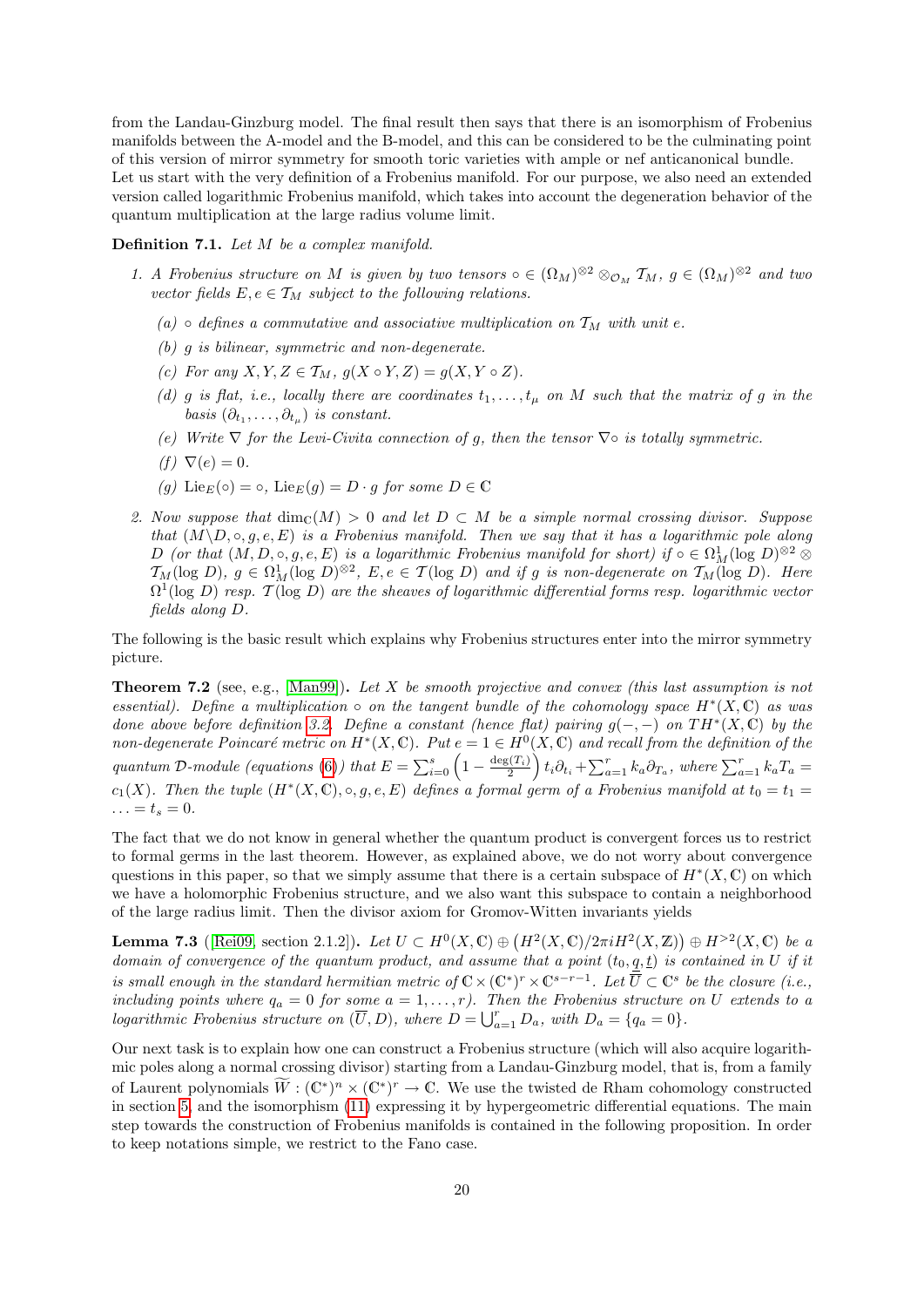**Proposition 7.4** ([\[RS10,](#page-22-4) proposition 3.10]). Suppose that  $X_{\Sigma}$  is smooth toric and Fano. There is a Zariski open subset  $\overline{U} \subset \mathbb{C}^r$  including the limit point  $\{q = 0\} \in \mathbb{C}^r$  and an extension  $\widehat{QM}_{\widetilde{A}} \to \mathbb{P}^1$   $\times \overline{U}$  of  $\partial_0 \mathcal{Q} \mathcal{M}_{\widetilde{A}}$  which is a family of trivial  $\mathbb{P}^1$ -bundles and such that the connection extends with a logarithmic pole along  $\{z = \infty\} \cup \bigcup_{a=1}^r \{q_a = 0\}$ . Moreover, the restriction  $\left(\widehat{\omega} \widehat{\mathcal{M}}_{\widetilde{A}}\right)$  $|{z=0, q_a=0}\rangle$  is canonically equipped with a multiplication and is isomorphic as an algebra to the classical cohomology ring of  $X_{\Sigma}$ .

Example: We give here the simplest example for which the mirror correspondence can be established directly, namely, that of the projective spaces. For the Hirzebruch surfaces  $\mathbb{F}_1$  and  $\mathbb{F}_2$ , a similar computation can be carried out. In fact, the representation of the twisted de Rham cohomology of the Landau-Ginzburg model of  $\mathbb{P}^n$ , i.e., formula [\(12\)](#page-15-2) already gives the desired extension to  $z = \infty$ . More precisely, put  $\omega_i := (z q \partial_q)^i$  for  $i = 0, \ldots, n$ , then there is an isomorphism  $H^n(\widetilde{W}_{\mathbb{P}^n}, pr) \cong \bigoplus_{i=0}^n \mathcal{O}_{\mathbb{C}_z \times (\mathbb{C}^*)^r} \omega_i$ , and we have a connection

<span id="page-20-0"></span>
$$
\nabla(\underline{\omega}) = \underline{\omega} \cdot \left[ (A_0 \frac{1}{z} + A_{\infty}) \frac{dz}{z} - A_0 \cdot \frac{dq}{n \cdot z \cdot q} \right]
$$
(13)

where  $\omega = (\omega_0, \ldots, \omega_n)$ , where

$$
A_0 := \begin{pmatrix} 0 & 0 & \dots & 0 & c \cdot q \\ -1 & 0 & \dots & 0 & 0 \\ \vdots & \vdots & \ddots & \vdots & \vdots \\ 0 & 0 & \dots & 0 & 0 \\ 0 & 0 & \dots & -1 & 0 \end{pmatrix},
$$

with  $c \in \mathbb{C}^*$  and where  $A_{\infty} = \text{diag}(0, 1, \dots, n)$ .

Then we can simply define  $\widehat{\omega} \widehat{\mathcal{M}}_{\widetilde{A}} := \bigoplus_{i=1}^n \mathcal{O}_{\mathbb{P}^1_z \times (\mathbb{C}^*)^r} \omega_i$ , so that  $U = (\mathbb{C}^*)^r$  in this case and it is easily seen from equation [13](#page-20-0) that the connection  $\nabla$  on  $\widehat{Q}\widetilde{\mathcal{M}}_{\widetilde{A}}$  has poles with the desired properties.

We now deduce from Givental's theorem two types of mirror statements. The first one concerns the small quantum  $\mathcal{D}$ -module G from definition [3.2.](#page-6-2)

<span id="page-20-1"></span>**Theorem 7.5.** [\[Iri09,](#page-22-5) proposition 4.8], [\[RS10,](#page-22-4) proposition 4.10] Let  $X_{\Sigma}$  be Fano. There is an isomorphism of bundles with connection on  $\mathbb{P}^1 \times \overline{U}$ 

$$
\widehat{\mathrm{QM}}_{\widetilde{A}}\cong F.
$$

The second mirror correspondence will be an isomorphism of Frobenius manifolds. There is a general strategy to construct Frobenius manifolds starting from families of trivial vector bundles on  $\mathbb{P}^1$ . Results of this kind are due to Malgrange, Dubrovin and Hertling-Manin (see [\[HM04\]](#page-22-18) and the references therein). The version that we need here (taking into account logarithmic poles) can be found in [\[Rei09\]](#page-22-17), and this gives the following result.

**Theorem 7.6** (Mirror symmetry for smooth toric Fano varieties). Let  $X_{\Sigma}$  be smooth projective and Fano. Let  $W_{X_{\Sigma}}$  be its Landau-Ginzburg model. There is a germ  $((M,0),(D,0))$  of a canonical logarithmic Frobenius structure associated to  $\widetilde{W}_{X_{\Sigma}}$ . Here  $M = \overline{U} \times \mathbb{C}^k$  and  $\widetilde{D} = D \times \mathbb{C}^k$ , where  $k = n! \operatorname{vol}(\Delta(\underline{a}_1, \ldots, \underline{a}_m)) - r$ . The Frobenius structure is defined by a family of  $\mathbb{P}^1$ -bundles on M which restricts to  $\widehat{\mathcal{QM}}_{\widetilde{A}}$  on  $\overline{U} \times \{0\}$ . This Frobenius structure is isomorphic to the one from theorem [7.2](#page-19-0) (i.e. to the quantum cohomology of  $X_{\Sigma}$ ) near the limit point  $q = 0$ .

The very last statement can be considered as the final version of the mirror symmetry for smooth toric Fano varieties. The nef case can also be treated by these methods, and the result is basically the same, with some small technical modifications.

Finally, let us once again come back to the example of the projective spaces. Consider the twisted de Rham cohomology (i.e., either formula [\(12\)](#page-15-2) or formula [\(13\)](#page-20-0)), then we easily see (and this is of course a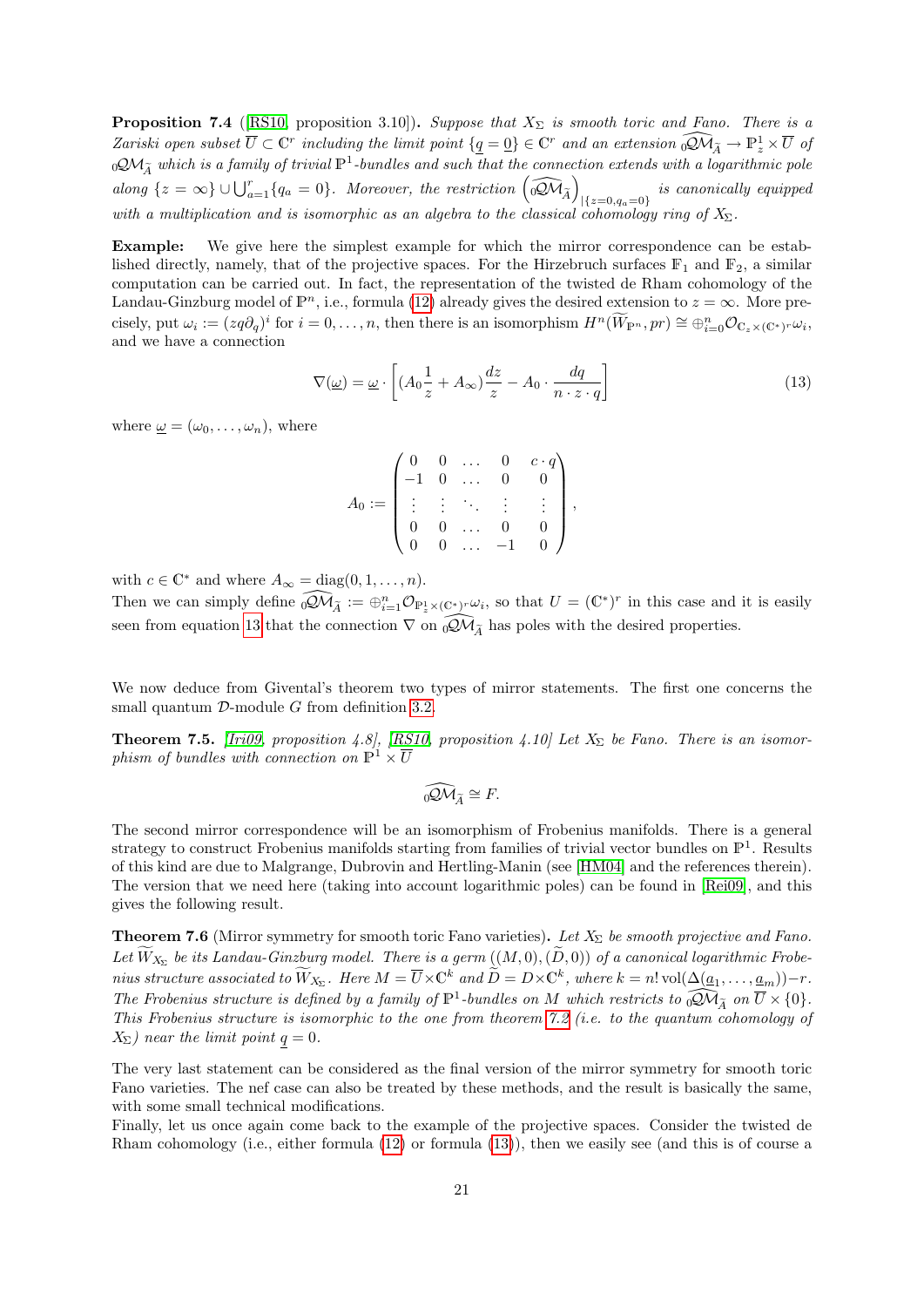general fact) that the restriction  $H^{n}(\widetilde{W}_{\mathbb{P}^n}, pr)_{|z=0}$  is a family of  $\mathbb{C}[q^{\pm}]$ -algebras. More precisely, write p for the class of  $zq\partial_q$ , then formula [\(12\)](#page-15-2) gives that

$$
H^n(\widetilde W_{\mathbb P^n},pr)_{|z=0}\cong \frac{\mathbb C[p,q^\pm]}{(p^{n+1}-q)}
$$

and we see from the isomorphism [\(5\)](#page-5-0) that this is precisely the small quantum cohomology of  $\mathbb{P}^n$ . In the same way, it is easy to see that the quantum-D-module of  $\mathbb{P}^n$  is exactly given by the connection operator in formula [\(13\)](#page-20-0). Hence, in this simple case there is an explicit identification of the differential systems on the two sides of the mirror correspondence.

We finish this survey by mentioning the following corollary, which follows directly from theorem [7.5](#page-20-1) and theorem [6.8](#page-18-2) above.

Corollary 7.7. Let  $X_{\Sigma}$  be Fano. Then the (restriction to  $\mathbb{C}_{z} \times (\mathbb{C}^{*})^{r}$  of the) quantum D-module F of  $X_{\Sigma}$  underlies a variation of a pure polarized non-commutative Hodge structures.

## References

- <span id="page-21-10"></span>[Ado94] Alan Adolphson, *Hypergeometric functions and rings generated by monomials*, Duke Math. J. 73 (1994), no. 2, 269–290.
- <span id="page-21-4"></span>[Bat04] Victor V. Batyrev, Toric degenerations of Fano varieties and constructing mirror manifolds, The Fano Conference (Alberto Collino, Alberto Conte, and Marina Marchisio, eds.), Univ. Torino, Turin, 2004, pp. 109–122.
- <span id="page-21-0"></span>[CdlOGP92] Philip Candelas, Xenia C. de la Ossa, Paul S. Green, and Linda Parkes, A pair of Calabi-Yau manifolds as an exactly soluble superconformal theory, Essays on mirror manifolds (Shing-Tung Yau, ed.), Int. Press, Hong Kong, Hong Kong, 1992, pp. 31–95.
- <span id="page-21-6"></span>[CLS11] David A. Cox, John B. Little, and Henry K. Schenck, Toric varieties, Graduate Studies in Mathematics, vol. 124, American Mathematical Society, Providence, RI, 2011.
- <span id="page-21-1"></span>[FP97] W. Fulton and R. Pandharipande, Notes on stable maps and quantum cohomology, Algebraic geometry—Santa Cruz 1995 (János Kollár, Robert Lazarsfeld, and David R. Morrison, eds.), Proc. Sympos. Pure Math., vol. 62, Amer. Math. Soc., Providence, RI, 1997, pp. 45–96.
- <span id="page-21-5"></span>[Ful93] William Fulton, Introduction to toric varieties, Annals of Mathematics Studies, vol. 131, Princeton University Press, Princeton, NJ, 1993, The William H. Roever Lectures in Geometry.
- <span id="page-21-8"></span>[GGZ87] I. M. Gel'fand, M. I. Graev, and A. V. Zelevinskii, *Holonomic systems of equations and* series of hypergeometric type, Dokl. Akad. Nauk SSSR 295 (1987), no. 1, 14–19.
- <span id="page-21-3"></span>[Giv98] Alexander Givental, A mirror theorem for toric complete intersections, Topological field theory, primitive forms and related topics (Kyoto, 1996), Progr. Math., vol. 160, Birkhäuser Boston, Boston, MA, 1998, pp. 141–175.
- <span id="page-21-2"></span>[Gue08] Martin A. Guest, From quantum cohomology to integrable systems, Oxford Graduate Texts in Mathematics, vol. 15, Oxford University Press, Oxford, 2008.
- <span id="page-21-9"></span>[GZK89] I. M. Gel'fand, A. V. Zelevinskiı̆, and M. M. Kapranov, *Hypergeometric functions and toral* manifolds, Funktsional. Anal. i Prilozhen. 23 (1989), no. 2, 12–26.
- <span id="page-21-11"></span>[Her02] Claus Hertling, Frobenius manifolds and moduli spaces for singularities, Cambridge Tracts in Mathematics, vol. 151, Cambridge University Press, Cambridge, 2002.

<span id="page-21-7"></span> $[Her03]$  $z_1$ ,  $tt^*$  geometry, Frobenius manifolds, their connections, and the construction for singularities, J. Reine Angew. Math. **555** (2003), 77-161.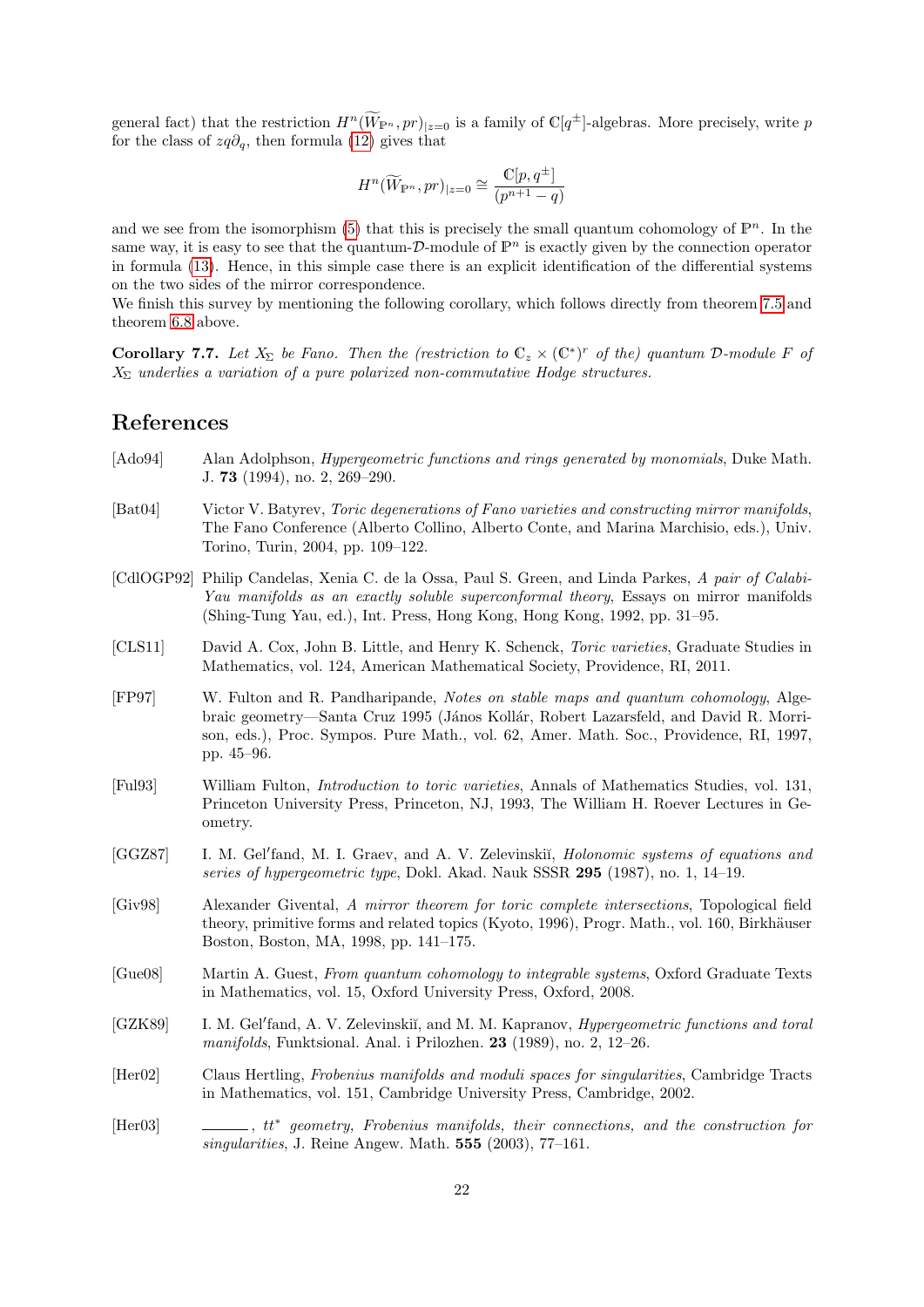<span id="page-22-18"></span><span id="page-22-17"></span><span id="page-22-16"></span><span id="page-22-15"></span><span id="page-22-14"></span><span id="page-22-13"></span><span id="page-22-12"></span><span id="page-22-11"></span><span id="page-22-10"></span><span id="page-22-9"></span><span id="page-22-8"></span><span id="page-22-7"></span><span id="page-22-6"></span><span id="page-22-5"></span><span id="page-22-4"></span><span id="page-22-3"></span><span id="page-22-2"></span><span id="page-22-1"></span><span id="page-22-0"></span>[HM04] Claus Hertling and Yuri Manin, Unfoldings of meromorphic connections and a construction of Frobenius manifolds, Frobenius manifolds, Aspects Math., E36, Vieweg, Wiesbaden, 2004, pp. 113–144. [HS07a] Claus Hertling and Christian Sevenheck, Curvature of classifying spaces for Brieskorn lattices, Preprint math/0712.3691, 2007. [HS07b] , Nilpotent orbits of a generalization of Hodge structures., J. Reine Angew. Math. 609 (2007), 23–80. [HS10] , Limits of families of Brieskorn lattices and compactified classifying spaces, Adv. Math. 223 (2010), no. 4, 1155–1224. [HTT08] Ryoshi Hotta, Kiyoshi Takeuchi, and Toshiyuki Tanisaki, D-modules, perverse sheaves, and representation theory, Progress in Mathematics, vol. 236, Birkhäuser Boston Inc., Boston, MA, 2008, Translated from the 1995 Japanese edition by Takeuchi. [Iri07] Hiroshi Iritani, Convergence of quantum cohomology by quantum Lefschetz, J. Reine Angew. Math. **610** (2007), 29–69. [Iri09] , An integral structure in quantum cohomology and mirror symmetry for toric orb*ifolds*, Adv. Math. **222** (2009), no. 3, 1016-1079. [KKP08] L. Katzarkov, M. Kontsevich, and T. Pantev, *Hodge theoretic aspects of mirror symmetry*, From Hodge theory to integrability and TQFT tt<sup>∗</sup> -geometry (Providence, RI) (Ron Y. Donagi and Katrin Wendland, eds.), Proc. Sympos. Pure Math., vol. 78, Amer. Math. Soc., 2008, pp. 87–174. [KM94] M. Kontsevich and Yu. Manin, *Gromov-Witten classes, quantum cohomology, and enumer*ative geometry, Comm. Math. Phys. **164** (1994), no. 3, 525–562. [Kou76] A. G. Kouchnirenko, Poly`edres de Newton et nombres de Milnor, Invent. Math. 32 (1976), no. 1, 1–31. [KV07] Joachim Kock and Israel Vainsencher, An invitation to quantum cohomology, Progress in Mathematics, vol. 249, Birkhäuser Boston Inc., Boston, MA, 2007, Kontsevich's formula for rational plane curves. MR 2262630 (2007m:14081) [Man99] Yuri I. Manin, Frobenius manifolds, quantum cohomology, and moduli spaces, American Mathematical Society Colloquium Publications, vol. 47, American Mathematical Society, Providence, RI, 1999. [Moc07] Takuro Mochizuki, Asymptotic behaviour of tame harmonic bundles and an application to pure twistor D-modules, Part 1, Mem. Amer. Math. Soc.  $185$  (2007), no. 869, xi+324. [Rei09] Thomas Reichelt, A construction of Frobenius manifolds with logarithmic poles and applications, Comm. Math. Phys. 287 (2009), no. 3, 1145–1187. [RS10] Thomas Reichelt and Christian Sevenheck, Logarithmic Frobenius manifolds, hypergeometric systems and quantum D-modules, Preprint arxiv:1010.2118, 2010. [Sab06] Claude Sabbah, Hypergeometric periods for a tame polynomial, Port. Math. (N.S.) 63 (2006), no. 2, 173–226, written in 1998. [Sab07] , Isomonodromic deformations and Frobenius manifolds, french ed., Universitext, Springer-Verlag London Ltd., London, 2007, An introduction. [Sab08] , Fourier-Laplace transform of a variation of polarized complex Hodge structure., J. Reine Angew. Math. 621 (2008), 123–158. [Sab11] , Non-commutative Hodge structure, Preprint arxiv:1107.5890, to appear in "Ann. Inst. Fourier (Grenoble)", 2011. 23